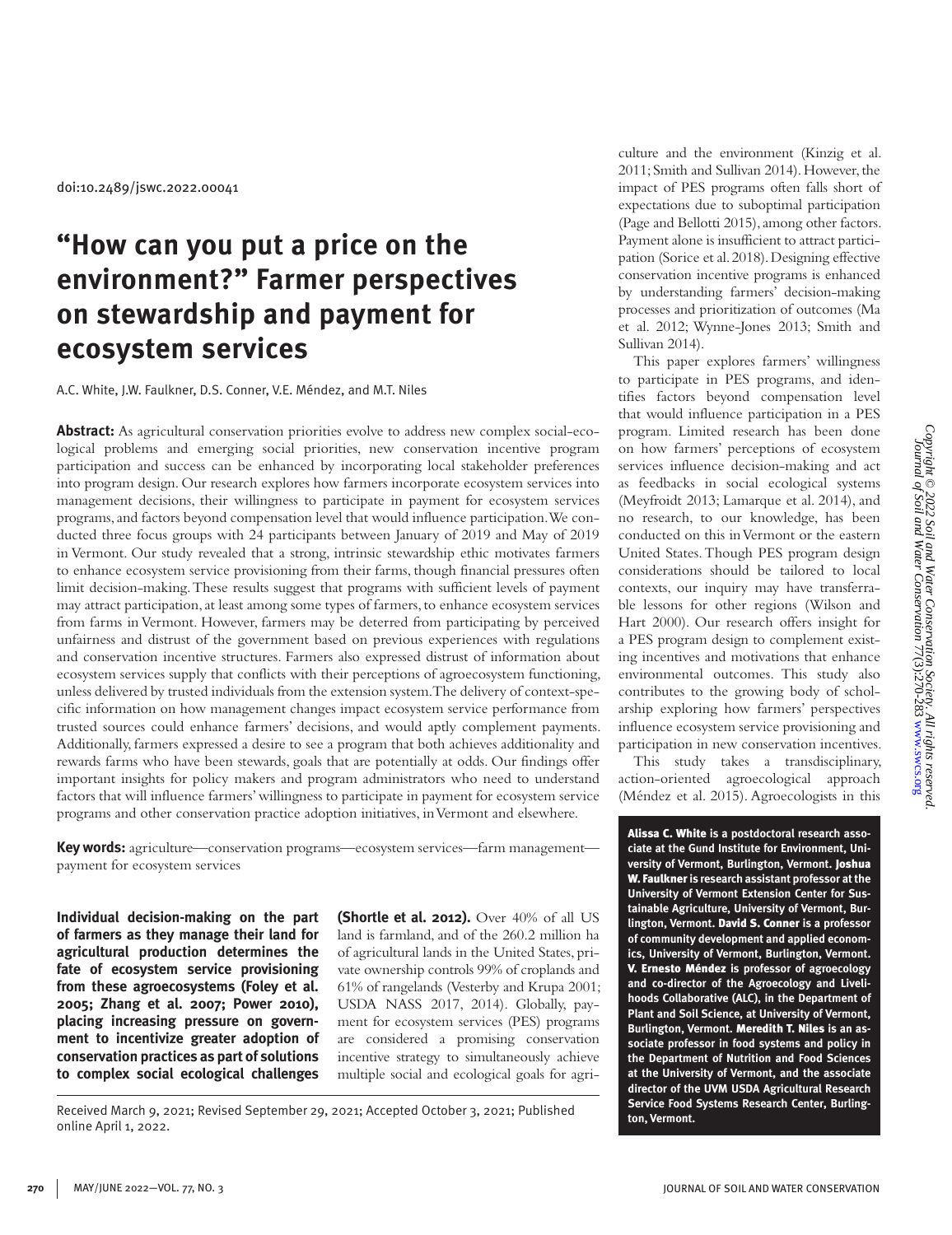new tradition engage the wider social science literature on food systems, incorporate transdisciplinary knowledge, and often adopt a problem-based focus to agricultural research. Transdisciplinary agroecology emphasizes and values the local, experiential, and indigenous knowledge of farmers. This tradition draws from scholars who link the benefits of democratic participation and cooperation to problem solving, going back to the action research of Lewin (Marrow 1977), emancipatory education of Paolo Friere (Friere 1972), and the Farmers First theory of sustainable development of Scoones and Thompson (1994) and others in the 1980s and 1990s. Theories posited by these scholars suggest that acknowledging the agency of farmers and engaging them in designing community development interventions will produce solutions that best fit the contextualized needs of those farmers. Given the highly nuanced and contextual nature of ecosystem services, agricultural management, and related policy, the local knowledge and perspectives of farmers is key to developing relevant and workable solutions.

*Relevant Scholarship on Farmers' Adoption of Conservation Practices.* Farmers' decisions to adopt conservation practices, or to make other changes that enhance the supply of ecosystem services from their farm, are influenced by both individual and structural factors. Among individual factors, the role of nonfinancial motivations in conservation behaviors draws from strong theoretical foundations. Individual motivations are conceptualized as norms, attitudes, and beliefs in the Norm Activation Theory (Schwartz 1977) and Reasoned Action Approach (Fishbein and Azjen 2011). Norm Activation Theory suggests that when individuals both understand the consequences of their behavior and take responsibility for them, their personal norms are activated to motivate behavior. However, individual decision-making draws upon both farmers' willingness and their capacity to make changes (Mills et al. 2017). Financial considerations are important factors incorporated into farmer decision-making, and payments offered by programs can help farmers overcome reluctance to make big changes or support their capacity to invest in new practices (Conner et al. 2016). Structural factors, beyond the control of individuals, can also influence their capacity to make management changes (Flora et al. 2018; Risbey et al. 1999; Roesch-Mcnally et al. 2018; Rodríguez-Cruz and Niles 2021). This includes the institutions, environment, social capital, and technology that mediate farmers' access to capital and information, and expose them to external risks. It has been argued that studies on farmers' decisions to adopt conservation practices in the United States have largely ignored these structural factors (Prokopy et al. 2019). They draw on rational actor theories, which emphasize the influences of norms, attitudes, and beliefs on individual decision-making. Comparatively, the Sustainable Livelihoods Approach (Scoones 1998) emphasizes the way external structural factors and available assets influence the capacity to invest in changes, and has been applied consistently in sustainable development work. Diffusion of Innovations theory offers a useful lens for understanding how a farmer's willingness to adopt a new conservation practice is influenced by perceptions of the practice, social learning, the policy environment, and cultural context (Rogers 2003). This framework, among others, has been used to study how management decisions are embedded within social structures, and are also influenced by the perceived complexity, advantage, and compatibility of a new practice (Wejnert 2002).

Recent research dedicated to understanding the factors that influence farmers' decisions to adopt conservation practices indicates that the decision to adopt conservation practices among farmers is (1) influenced by many different factors, (2) heterogeneous among farmers, and (3) highly context dependent (Teixeira et al. 2018). Recent reviews on adoption of conservation practices found that a plethora of factors and considerations influence farmers' willingness and actual adoption of conservation practices (Niles et al. 2019; Prokopy et al. 2019; Liu et al. 2018; Baumgart-Getz et al. 2012; Ranjan et al. 2019). The literature reveals a lack of consistency in determinants of adoption (Prokopy et al. 2019) and highlights the need for contextualized and localized research on the community of interest (Ranjan et al. 2019). Despite overall inconsistency, positive attitudes toward conservation programs and practices emerged as the strongest predictor of adoption among a review of 93 studies (Prokopy et al. 2019). This aligns with the Reasoned Action Approach (Fishbein and Ajzen 2011), and the findings of many qualitative studies into the same phenomenon.

*Payment for Ecosystem Services and Conservation Incentive Programs.* Changes in farmers' conservation behaviors is the desired outcome of PES programs, but a different body of research has explored the ways that PES and conservation incentive program implementation influence participation and ecosystem service provisioning impact. The two bodies of scholarship are related, and there is some overlap. The former is relevant to our research goals in setting the context for farmer decisions, whereas the latter has a narrower focus on the how decisions impact ecosystem service provisioning and how PES program implementation influences behavior.

Adequate information and nonfinancial motivations have been identified as influences on participation in PES (Page and Bellotti 2015). Conservation incentive programs that aim to strengthen ecosystem provisioning from farms should consider farmers' diverse perceptions and use of specific strategies for different farmer types (Teixeira et al. 2018). When evaluating new information, farmers usually place more weight on the personal relationship and reputation of individuals delivering information, than they do professional titles (Wood et al. 2014). This suggests that the way incentive programs are designed to interface or share information with farmers may influence farmers' willingness to participate or use information. Managing for ecosystem services requires deep knowledge of the nuances of a farm, its interactions with neighboring ecosystems (Toffolini et al. 2017), and how ecosystem services provisioning is spatially and temporally heterogeneous within a region (Swinton et al. 2007). In order to be able to manage for ecosystem services outcomes, they must be quantifiable, and farmers must have notions about how management influences these outcomes (Swinton et al. 2007). Cultural ecosystems are nonmaterial benefits obtained from ecosystems, often the outcome of dynamic, complex, physical, or spiritual relationships between ecosystems and humans (Hirons et al. 2016). Some of the most meaningful and important ecosystem services are cultural, and because they are challenging to measure quantitatively, they are frequently left out of assessments (Hirons et al. 2016; Gould and Lincoln 2017; van Riper et al. 2017). How cultural ecosystem and relational values are operationalized into PES or influenced by PES is an important and emerging line of inquiry.

Relational values are preferences, principles, and virtues about relationships among people and nature, or among people via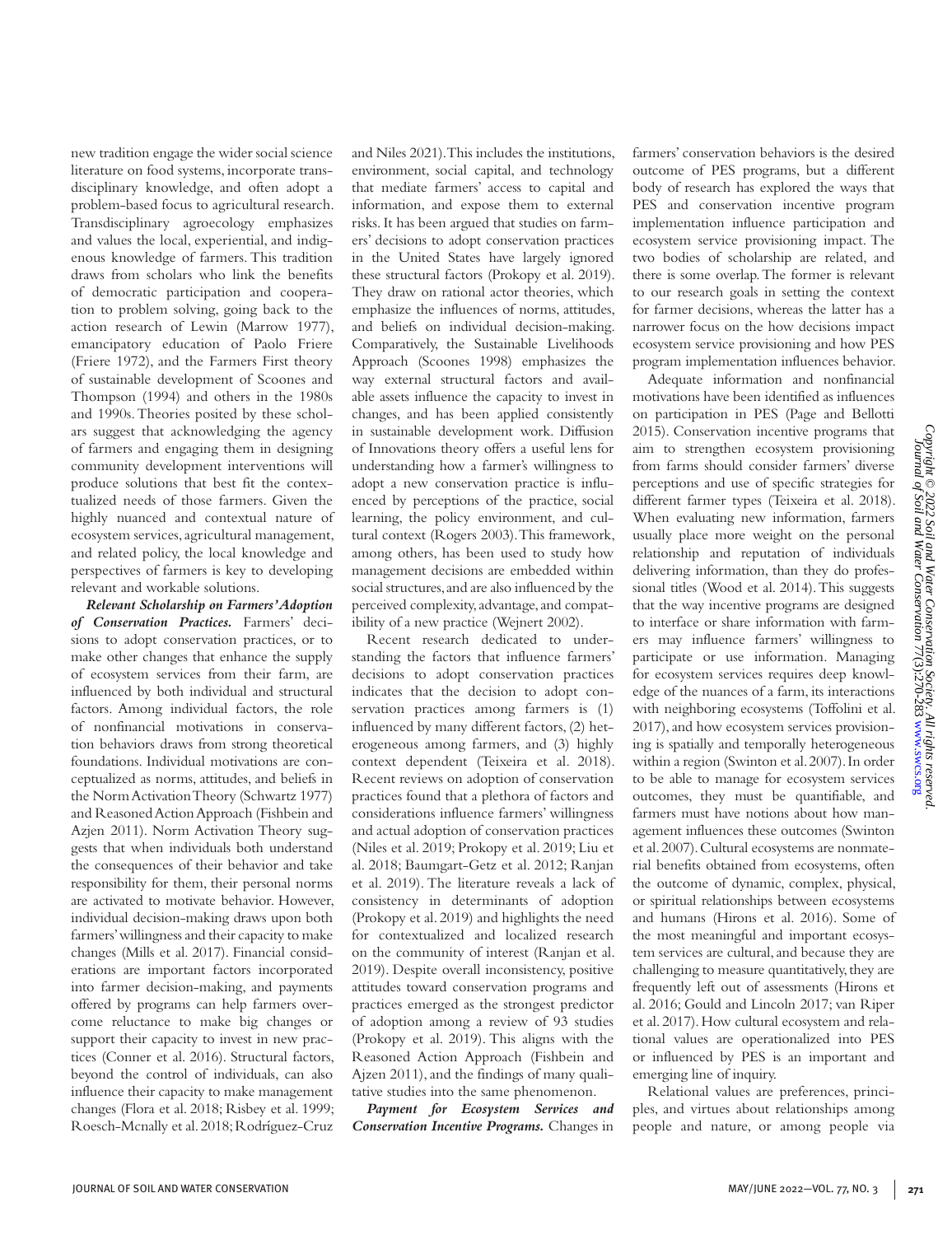Copyright © 2022 Soil and Water Conservation Society. All rights reserved<br>Uournal of Soil and Water Conservation 77(3):270-283 www.swcs.org *Copyright © 2022 Soil and Water Conservation Society. All rights reserved.* Journal of Soil and Water Conservation 77(3):270-283 [www.swcs.org](http://www.swcs.org)

nature (Chan et al. 2018), and can be discerned in the way farmers talk about their relationship with the landscape and stewardship ethic. Both PES program design and participants' perceptions of programs have influenced relational values. While there is evidence that financial motivations introduced by PES programs may crowd out existing stewardship ethics (Luck et al. 2012), recent research from Chapman et al. (2020) suggests that farmers may impose their own perceived values of PES as compensation for stewardship on top of a program's stated goals. These values include market values, ecosystem services values, and relational values, and this is a useful framework for understanding farmers' perceptions of PES. Chapman et al. (2020) link participants' perceived values of PES to the way intermediaries frame and communicate about the programs. Program framing, and the communication of intermediaries, may have important implications for the way farmers' motivations and relational values are crowded-out, or crowded-in, by PES. Luck et al. (2012) suggest that "initiatives will more successfully appeal to intrinsic and instrumental motivations if they are explicit about the moral value of an action and also offer technical or financial assistance—or both—toward that action."

PES programs often emerge as policy instruments that promise to achieve environmental goals, but designing PES programs as rural development and framing them as compensation for stewardship could be better suited to achieve long-term goals (Rosa et al. 2003; Kandel and Cuéllar 2011). Empowering local actors with resources, autonomy, and reinforcing relational values supports the commitment and capacity of rural farmers to provision environmental services (van Noordwijk and Leimona 2010; Kandel and Cuéllar 2011; Akers and Yasué 2019). Perceived fairness, or rather, lack of fairness, is one of the primary reasons PES programs fail to achieve their goals (Miller et al. 2012; Oldekop et al. 2016; van Noordwijk and Leimona 2010), and recent evidence indicates that perceptions of fairness in policy can be the most important factor in determining acceptance of climate change policies (Bergquist et al. 2021). PES program design weighs efficiency versus these rural development goals (Salzman et al. 2018). Finally, the institution with whom farmers interact to enroll in a PES program may have implications for participation. Negative attitudes

toward government and conservation incentive programs can deter both participation and transitions to more sustainable practices (Gronewold et al. 2012; Hall and Pretty 2008). Successful PES incentives also require nuanced policies that can adapt to the scale and configuration of specialized socio-ecological settings (Swinton et al. 2007).

Stewardship is at its core a moral sense of responsibility to the environment, articulated by Aldo Leopold as a "land ethic" in 1949 (Leopold 1949). Stewardship requires simultaneously dimensions of care, knowledge, and agency (Enqvist et al. 2018). "Care" refers to foundational personal values, a sense of responsibility, and notions of morality in caretaking; "knowledge" is an understanding of the landscape and ecosystem that underpins notions of what care means for a land; and "agency" is the capacity of individuals to engage in stewardship action (Enqvist et al. 2018). Stewardship, as care in action, may change as new information and understandings are gained, or capabilities evolve. In relation to ecosystem services, stewardship connotes a moral duty to understand and care for the way ecosystem health on a farm is related to the wellbeing of the broader community and society—a responsibility for the environmental outcomes from land.

*Context.* Our study was situated in Vermont, a state in the United States, where PES has emerged as a promising solution to address dual environmental and agricultural crises—decades of excess phosphorus (P) loading into Lake Champlain, and a challenging agricultural economy (Dolan 2015; Ross et al. 2018; Hammond Wagner et al. 2019; VAAFM 2020). Agricultural nonpoint source pollution is one of many contributors to aquatic nutrient imbalances in the Lake Champlain basin, but was identified as the most cost-effective place to remediate problematic P pollution at the watershed scale (Sharpley et al. 2000; USEPA 2016), creating new social and policy pressures for farms. Concurrently, both the number of farms and total area of land in farms has declined in Vermont over the last decade (USDA NASS 2017) due to a confluence of multiple factors including intergeneration transfer, land access, and commodity market fluctuations (Ross et al. 2018). Despite the stresses, agriculture in Vermont is widely recognized as "essential to Vermont's character and the working landscape; they are major drivers of the tourism industry and foundations for

many other external values and benefits" (Sherman 2009). In fact, 97% of Vermonters endorse the value of the working landscape as key to Vermont's future above any other value (Sevoian 2016). In the face of these forces, the state of Vermont has been a crucible for shifting paradigms in sustainable agriculture, with bold visions for a future of agriculture against the backdrop of increasing farms closures due to commodity market failures (Ross et al. 2018). Performance-based PES that incentivize multiple ecosystem services from agriculture have been proposed and explored at the state scale by local farmer associations, University of Vermont Extension, the Vermont Agency of Agriculture, Food and Markets, and a coalition of state and nonprofit organizations (VAAFM 2020; Kemp et al. 2019; Ross et al. 2018). PES program development in Vermont has been viewed as a tool that can simultaneously incentivize conservation and land stewardship, while also enhancing quality of life for farmers by catalyzing a "paradigm shift in how farmers are acknowledged and empowered to perform their essential roles of environmental stewardship" (VAAFM 2020), and also provide a new income source for farmers. In 2018 a group of leaders from Vermont's food system advocated for "programs that compensate farmers and landowners for the social and environmental benefits of responsible land stewardship" (Ross et al. 2018). In 2019, a coalition of farmer watershed groups and extension advisors proposed that the State of Vermont "develop a system which monitors, evaluates and monetizes ecosystem services provided by agriculture and delivers both environmental and food security" (Kemp et al. 2019). Subsequently, a graduate class at the University of Vermont designed a P PES program (Hammond Wagner et al. 2019), and Vermont Act 83 of 2019 formalized a multistakeholder Soil Conservation and Payment for Ecosystem Services Working Group tasked with recommending financial incentives designed to encourage farmers in Vermont to implement agricultural practices that improve soil health, enhance crop resilience, increase carbon (C) storage and storm water storage capacity, and reduce agricultural runoff to waters (VAAFM 2020). While a PES system, by definition, would be focused on these various outcomes, in practice farmer decision-making dictates these outcomes through management choices made regarding adoption of various soil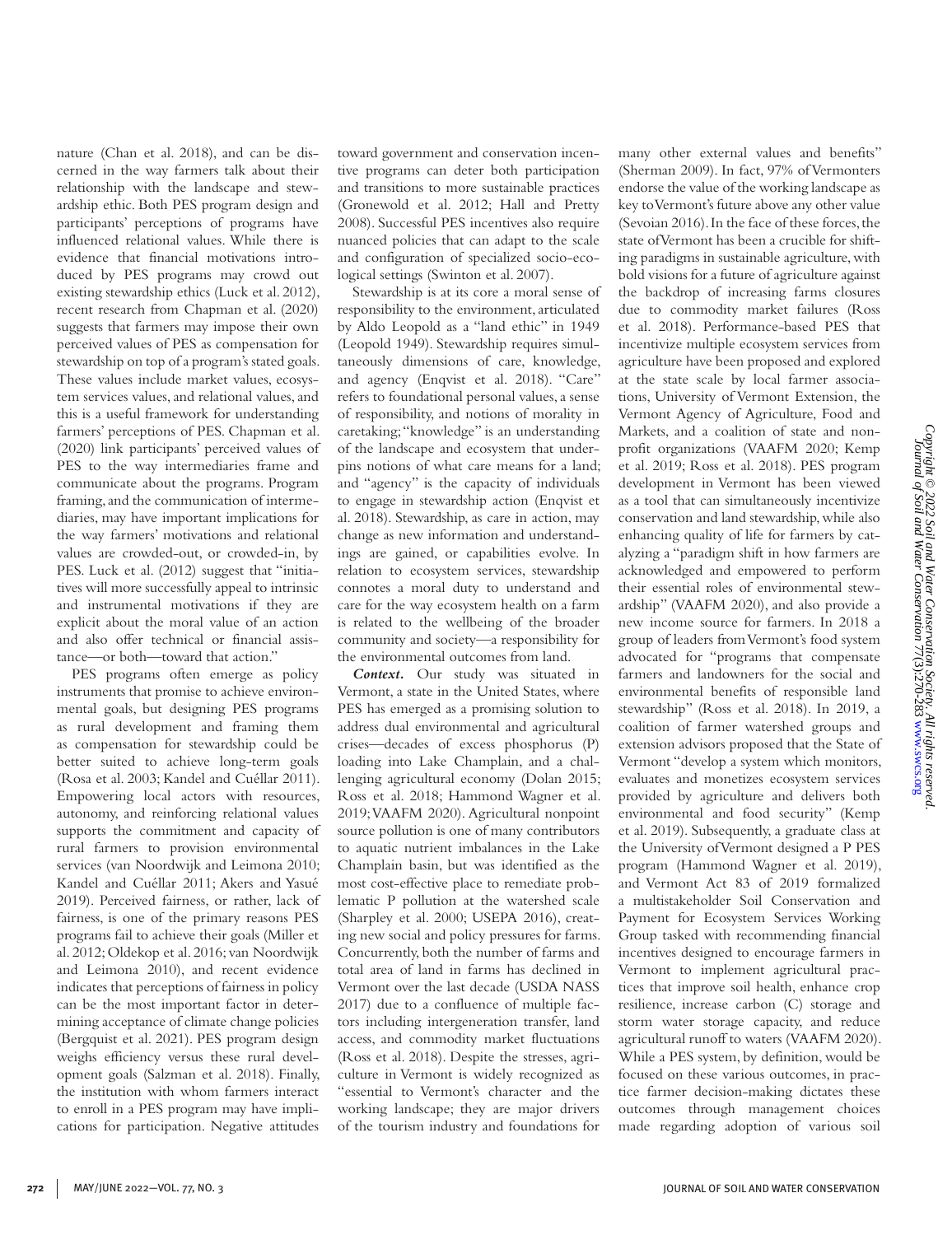health management practices (e.g., cover crops, conservation tillage, and crop rotation), practices targeted more directly at nutrient management (e.g., manure injection and split nutrient applications), and a variety of structural and other practices (e.g., riparian buffers, farmstead runoff collection, and rotational grazing). To be successful, PES programs must consider a contextually informed understanding of the values and concerns of the participants they aim to enroll (Page and Bellotti 2015). Our study fills this gap using qualitative focus group analysis to understand the challenges and opportunities for optimal PES program design in Vermont at a unique time when performance-based PES concepts are increasingly being discussed among the agricultural community.

*Research Questions.* Our aim in this paper was to understand the factors that will influence farmers' participation in a PES, and what influences farmers' management to enhance provisioning of ecosystem services. We can also phrase that as the following two research questions:

- 1. How are ecosystem services considered in farm management decisions?
- 2. What are the most salient concerns farmers have about participating in a PES scheme?

## Materials and Methods

Our study used focus groups with farmers and qualitative analysis to explore the diverse and multifaceted perspectives of Vermont farmers. Focus groups can capture the nuances of norms, context and structural factors that constrain adoption (Carlisle 2016; Roesch-McNally et al. 2018; Ranjan et al. 2019), how norms and identities influence attitudes toward conservation and adoption (Floress et al. 2017), and the complex interplay between factors motivating and hindering conservation adoption (Ranjan et al. 2019).

In order to capture a breadth of perspectives in Vermont's agricultural community we used a purposeful stratified approach to include farmers from different production contexts and geographic regions of the state. We conducted three focus groups with Vermont farmers between January and May of 2019, which captured perspectives of 24 farmers between the ages of 29 to 81, three of whom were female (table 1). A diversity of production contexts and geographic regions were represented in our participants (table 2), including dairy farmers, pasture-based livestock farmers, vegetable and fruit farmers, maple sugar producers, and highly diversified farms. Focus group protocols and questions were approved by the University of Vermont Office for Human Research Protections.

Focus groups were guided by a semistructured interview guide and lasted between 60 to 90 minutes. Researchers facilitated the conversation among participants by prompting the discussion with questions, offering each participant an opportunity to answer each prompt, and allowing each group of farmers the space to discuss, ask questions, and talk about the ideas and topics they were most concerned with. Discussions began by prompting each farmer to share the most important things they consider when making management changes on their farm. A series of prompts then asked participants to consider the way environmental impacts played into their farm decision-making and the adoption of new practices, systematically prompting discussion of impacts on greenhouse gas emissions, C sequestration, water quality, and then finally climate resilience. Farmers were also asked to share stories about making challenging decisions, and to describe situations where they had to weigh environmental impacts against economic outcomes. Finally, the discussion ended with a rich and open conversation about PES that was prompted by asking participants if they would be willing to be paid for ecosystem services from their farms, their concerns, and their general thoughts about PES in Vermont. Focus groups were recorded with consent and transcribed verbatim. Inductive thematic analysis guided by Grounded Theory (Cohen et al. 1969; Charmaz 2006; Charmaz and Belgrave 2012) was conducted using NVivo software to develop a set of codes based on the content of the focus group discussions. Transcripts were initially single-coded by the first author. Themes were organized using hierarchy, and iteratively revisited and grouped during repeated readings of the transcripts to generate meaningful categories and organization that reflected the phenomenon under inquiry (Cohen et al. 1969).

### Results and Discussion

Thematic analysis reflected the categories that correspond to primary discussion topics prompted by our line of questioning during the focus groups: factors influencing farm management decision-making, management for ecosystem services, and perspectives on PES. Our analysis also identified subthemes that emerged across these topics of conversation. Information and trust emerged as foundationally important to much of farmers' past choices, intended decisions, and opinions of PES program design. A tension between stewardship ethic and financial constraints both makes management decisions challenging and also played into farmers'

| Table 1<br>Demographic summary of all focus groups. |              |                       |  |
|-----------------------------------------------------|--------------|-----------------------|--|
| Age range of participants                           | Male farmers | <b>Female farmers</b> |  |
| 29 to 81 years old                                  | 21           | З                     |  |

# Table 2

Description of focus groups and participants.

| <b>Geographic region of Vermont in</b><br>which each focus group was hosted          | Number of<br>attendees | <b>Management types represented</b>                                                        |
|--------------------------------------------------------------------------------------|------------------------|--------------------------------------------------------------------------------------------|
| Northwest (Missisquoi River Valley<br>and St Alban's Bay of the Champlain<br>Valley) | 8                      | Confinement dairy, pasture-based<br>livestock and dairy, custom service<br>operator, maple |
| Eastern (Connecticut River Valley)                                                   | 10                     | Pasture-based livestock and dairy,<br>diversified farms                                    |
| Central (Greater Winooski River Valley)                                              | 6                      | Pasture-based livestock and dairy,<br>vegetables, diversified farms, fruit,<br>maple       |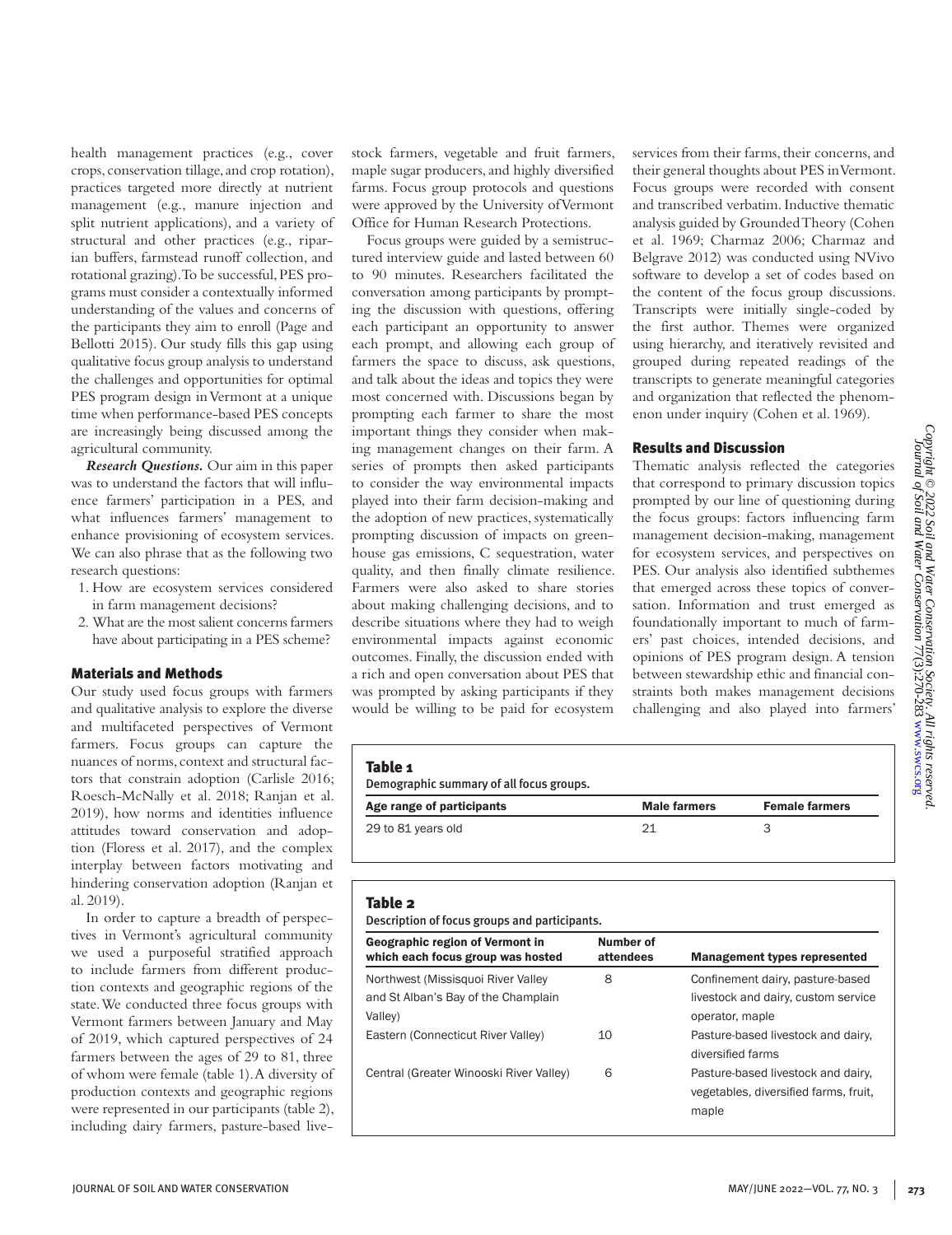considerations of equity in PES program design. Soil health was another theme that connected and integrated many of the discussions about decision-making, ecosystem services, and payments. Here, we present the results by starting with the concerns and motivations that influence decision-making when farmers think about ecosystem services on their farms. This exploration of the decision-making context is followed by sections on the perceived challenges and opportunities for PES.

*Factors Influencing Management for Ecosystem Services.* Here we begin by describing the most salient concerns and motivations in farmers' decision-making context. First, we explore the breadth of factors that farmers identified as important to them when making management decisions, and the way they are often connected. Financial concerns emerged as among the strongest themes. We then highlight the depth of discussions about stewardship motivations and farmers' understandings of ecosystem services provisioning.

When asked about the most important considerations for making decisions on their farms, farmers discussed navigating the many pressures, risks, and challenges of sustaining a farm business while maintaining their personal goals, quality of life, and standard of ecological stewardship. Among the farmers who participated in our focus groups, many factors emerged as important in driving and constraining management decisions, highlighting how context-specific and diverse farmers, farms, and their decisions can be. Farmers primarily mentioned finances, quality of life, local ecological impacts, and conservation of inputs. They also discussed time, long-term sustainability, keeping their farm in agriculture, regulatory compliance, tractor time, community, soil compaction, crop health, soil health, animal health, food quality, pest pressures, efficiency, co-benefits, nutrient retention, and odor. Table 3 presents themes and quotations representing a diversity of the major factors influencing decisions mentioned by participants in our study.

Each farmer described a complex of diverse and interconnected factors that interact to influence decisions, including financial, ecological, social, and regulatory considerations. Farmers described how new and urgent challenges often dominate their available time and resources, as one farmer described, "We'll try to eliminate our biggest problem, at the timing that it is. One year it's one thing, and one year it's another thing. It's never always just one thing." Temporally dynamic changes in impact, personal capability, and new conditions were also described by participants, indicating the way short-term and long-term risks are often factored into short-term management decisions. When asked about the most important thing considered in making management decisions, one farmer talked through the many things he incorporates in his decision-making process:

What's the impact of this practice right here and right now? Also,…the risks of getting involved in this decision…if I for some reason don't manage this well… Could something change? I think there's a diversity of considerations related to quality of life, economics, and ecosystem integrity on the land, and perhaps things like…future production capacity. Would taking on this management affect other aspects of management on the farm? So, it's not simple question to answer, but there's a bunch of factors.

Farmers described how economic pressure constrained their capacity to invest in management changes, including conservation practices and enhanced ecological stewardship. This was a strong theme that repeatedly emerged in all the focus group discussions, but was sharply emphasized in the discussions with dairy farmers, many of whom described personal experience with enormous debt loads, business deficits, and milk market patterns that had already put many of their fellow farmers out of business. Farmers told stories about wanting to invest in management changes for climate resilience, water quality, and soil health, but cited the dairy economy and price of milk as reasons they couldn't make the changes they had hoped to. As one dairy farmer explained:

I got equity, but cash? I'm cash poor…it's the milk price that has done that … What we do in the environment, we do the best job we can, but if we can't survive with the milk price, we're not going to farm [like that]. We can't afford to. We're not going to do it to lose all our investments. And right now, to sell your investment, you're getting 50 cents on the dollar… that's why most people are still staying in, because you can't afford to get out.

Farmers in our study expressed a sense of stewardship and caretaking to multiple scales as motivating their decisions. Some farmers described a sense of stewardship to the agricultural landscape, their household, and future of farming in Vermont by sustaining healthy, productive soils and viable farming enterprises to pass on to the next generation of farmers. Farmers also described how their management decisions consider impacts on various nested scales of community surrounding the farm, starting with their own household and farm, radiating out to larger scales of beneficiaries. For example, one farmer described:

When I'm thinking about decisions right now, I'm thinking about how it's impacting the community that we've created around the farm and then the greater community of the town in which we live in. And then beyond that, the state of Vermont.

Many farmers described how, through farm management, they hoped to make contributions to the well-being of society and planetary health, by "feeding the world" or mitigating drivers of climate change. Additionally, maintaining the aesthetic of a working farming landscape was understood to be valuable to the surrounding community's sense of place, and tourist appeal.

When describing ecosystem services, farmers discussed their interconnected nature, and how management decisions can mean uncertain tradeoffs among outcomes. One farmer reflected on how transitioning from winter bale grazing their cows in pasture to bringing the cows in during the winter and installing a manure lagoon may have presented tradeoffs for water quality and greenhouse gas emissions. After telling his story, he remarked, "I have greatly improved water quality around my operation, but it might've drastically increased the emissions. I don't know. I didn't measure either one." Conversations also revealed a consistent perception of synergy among ecosystem service provisioning that was linked by soil health. One farmer explained, "It all goes back to focusing on the soil and what does the soil need, and then it all falls into place." Another farmer described this logic of how managing for soil health aligns joint management of farm goals and ecosystem services more specifically, saying, "I think for us it's just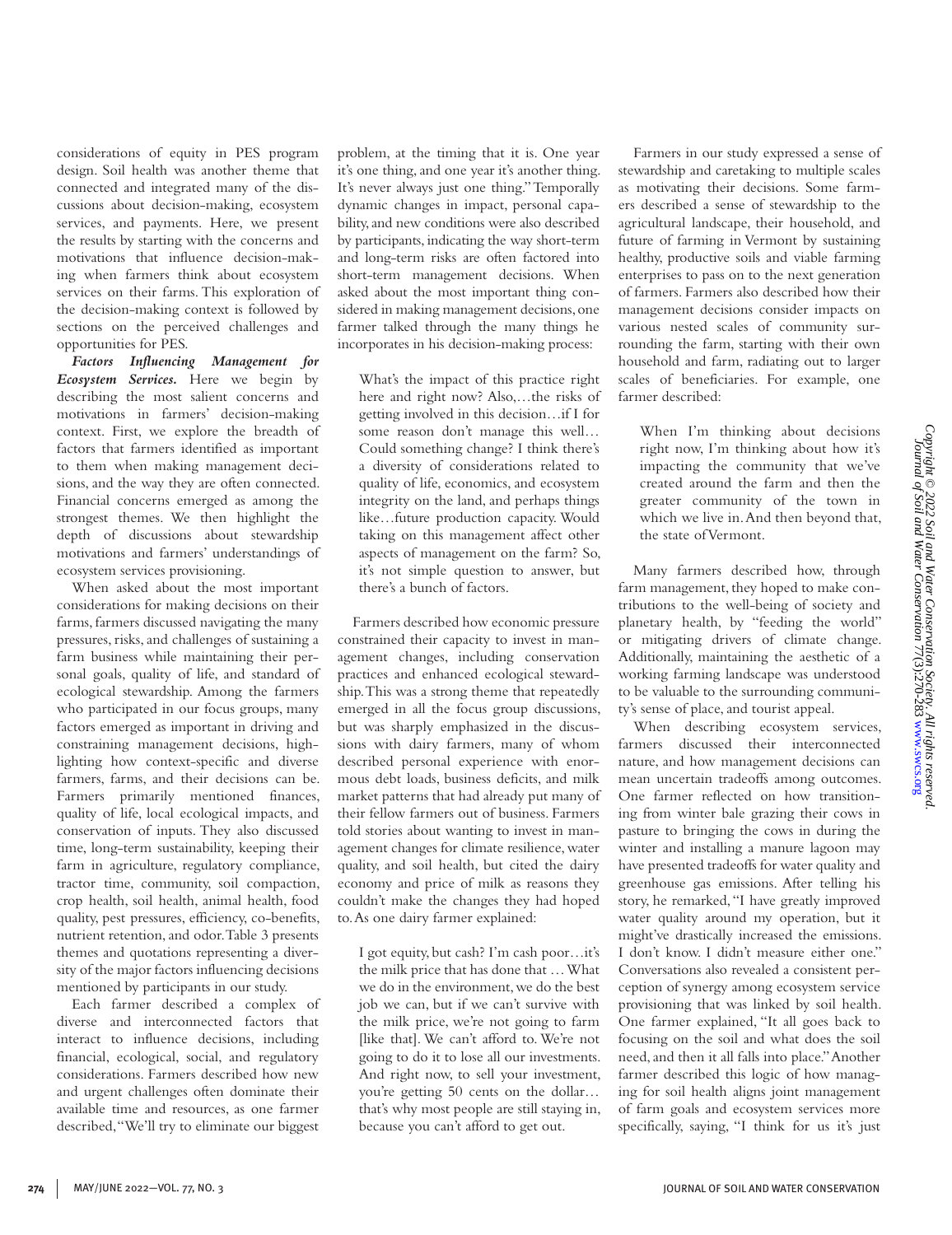all about building that soil, and that drives productivity, that drives clean water, after it drives sequestration, and it all goes towards the same goal."

Farmers' knowledge of ecosystem function places soil organic matter as foundational to natural soil processes that have benefits to people and the surrounding ecosystem. Farmers understand that increasing soil organic matter is the primary way their soils can serve as a C sink, and they see this as one way they can contribute to addressing the global climate crisis. Although, when farmers talked about mitigating greenhouse gas emissions and addressing drivers of climate change, many considered reducing fuel consumption, driving their tractors less, establishing perennial plants, and using less inputs as most important. Farmers also valued soil organic matter as a means to increase climate resilience, by enhancing the water

holding capacity of soils during drought, protecting from erosion during times of heavy precipitation, and improving infiltration and internal drainage. Farmers often used this as a heuristic for thinking about how their farm interacts with nutrient flows into waterbodies.

*Challenges for Payment for Ecosystem Services.* In the following section, we describe concerns and perceived challenges that may inhibit participation in PES programs. This includes distrust of government, perceived unfairness in compensation, trust in information sources, and skepticism about impact.

Conversations regarding water quality stewardship brought up tensions among farmers and distrust of state government. Most farmers shared frustration about how water quality regulations were enacted in the state. Dairy farmers described feeling demonized in the eyes of the community,

and frustrated that some practice-based regulations they have to comply with may have little impact on nutrient flows off their farms. Some based their distrust and dissatisfaction with policy makers on previous experiences. One dairy farmer connected his past experience with concerns about new programs, saying, "You'd get on the bandwagon with them, and they change the rules and regulations down the road where farmers are gonna bow out or make it tougher for them." Some of the smaller and diversified farmers perceived that water quality regulations were not being enforced strictly enough on the larger dairy farms, and were frustrated that pesticide and chemical pollutants are not addressed by water quality policies. As one farmer put it:

I'm upset that the conversation about water quality in Vermont is always

# Table 3

| A diversity of factors are considered by farmers when making management decisions. Farmers discussed these ideas at various scales, thinking about |  |
|----------------------------------------------------------------------------------------------------------------------------------------------------|--|
| management at the level of farm, household, state, and globe.                                                                                      |  |

| <b>Theme</b>                                                 | <b>Example quotation</b>                                                                                                                                                                                                                                                                                                                                                                                                                                                                                     |  |  |
|--------------------------------------------------------------|--------------------------------------------------------------------------------------------------------------------------------------------------------------------------------------------------------------------------------------------------------------------------------------------------------------------------------------------------------------------------------------------------------------------------------------------------------------------------------------------------------------|--|--|
| Keeping the farm in<br>agricultural production               | "We think about what's going to keep that farm in agriculture, because there's so many things working to take that<br>farm out of agriculture."                                                                                                                                                                                                                                                                                                                                                              |  |  |
| Economic viability<br>constrains other goals                 | "What can we do with what we have? For us its often finances that are limiting things, or our time, and that's often<br>in relationship to finances."                                                                                                                                                                                                                                                                                                                                                        |  |  |
| Quality of life                                              | "There's a quality of life component, like you were talking about the tractor time."                                                                                                                                                                                                                                                                                                                                                                                                                         |  |  |
| Decisions are influenced by<br>complexity/multiple factors   | "I think there's a diversity of considerations related to quality of life, economics, and ecosystem integrity on the<br>land, and perhaps things like how would it affect, you know, future production capacity. Would taking on this<br>management affect other aspects of management on the farm, etc. So, it's not simple question to, to answer but<br>there's a bunch of factors."                                                                                                                      |  |  |
| Ecological stewardship                                       | "A management decision would have to meet certain criteria. One would be that it would need to enhance our<br>livelihood, so it would be an economic decision but with all of that we also think about the impact we're having on<br>the ecosystem around us. So, we take that into account because we are not going to trade one off for the other,<br>but it has to be both."                                                                                                                              |  |  |
| Regulatory pressure                                          | "Another one is regulatory and that's depending: One, on if we sort of respect the regulation in place. Two, like<br>how likely are we gonna get in trouble for this? If you don't respect the regulation. Three, how much cost to comply.<br>Those are like those other questions that affect our management decisions."                                                                                                                                                                                    |  |  |
| Farm heir and legacy                                         | "There's so many things because we were also in transition to the next generation, my son and his wife, it's been<br>expansion, expansion."                                                                                                                                                                                                                                                                                                                                                                  |  |  |
| Soil health and tillage<br>practices                         | "As time has gone on, we've been first interested in soil health because it would result in animal health and quality<br>food and had hoped that the market would reward that."                                                                                                                                                                                                                                                                                                                              |  |  |
| Pests and disease                                            | "Swede midge and leek moth has really rocked our world. And um, you know, we talk about using less plastic, but<br>so many of our crops have to use insect netting now and we don't like buying that stuff, but it's either that or have<br>your yield go down significantly."                                                                                                                                                                                                                               |  |  |
| Reducing inputs and using<br>less trash (conservation ethic) | "The choice whether to use black plastic mulch and the amount of trash that I generate, is pretty significant for<br>the size operation that I run. Um, yeah, so there's like a direct kind of financial, ecological trade-off there that I<br>kind of grapple with every year and the climate change issues coming into the climate change play directly into my<br>choices around black plastic and row cover, all the types of high tunnels and stuff, that I rely on that type of con-<br>trolling for." |  |  |
| Animal health                                                | "Highest priority for me is animal health and welfare."                                                                                                                                                                                                                                                                                                                                                                                                                                                      |  |  |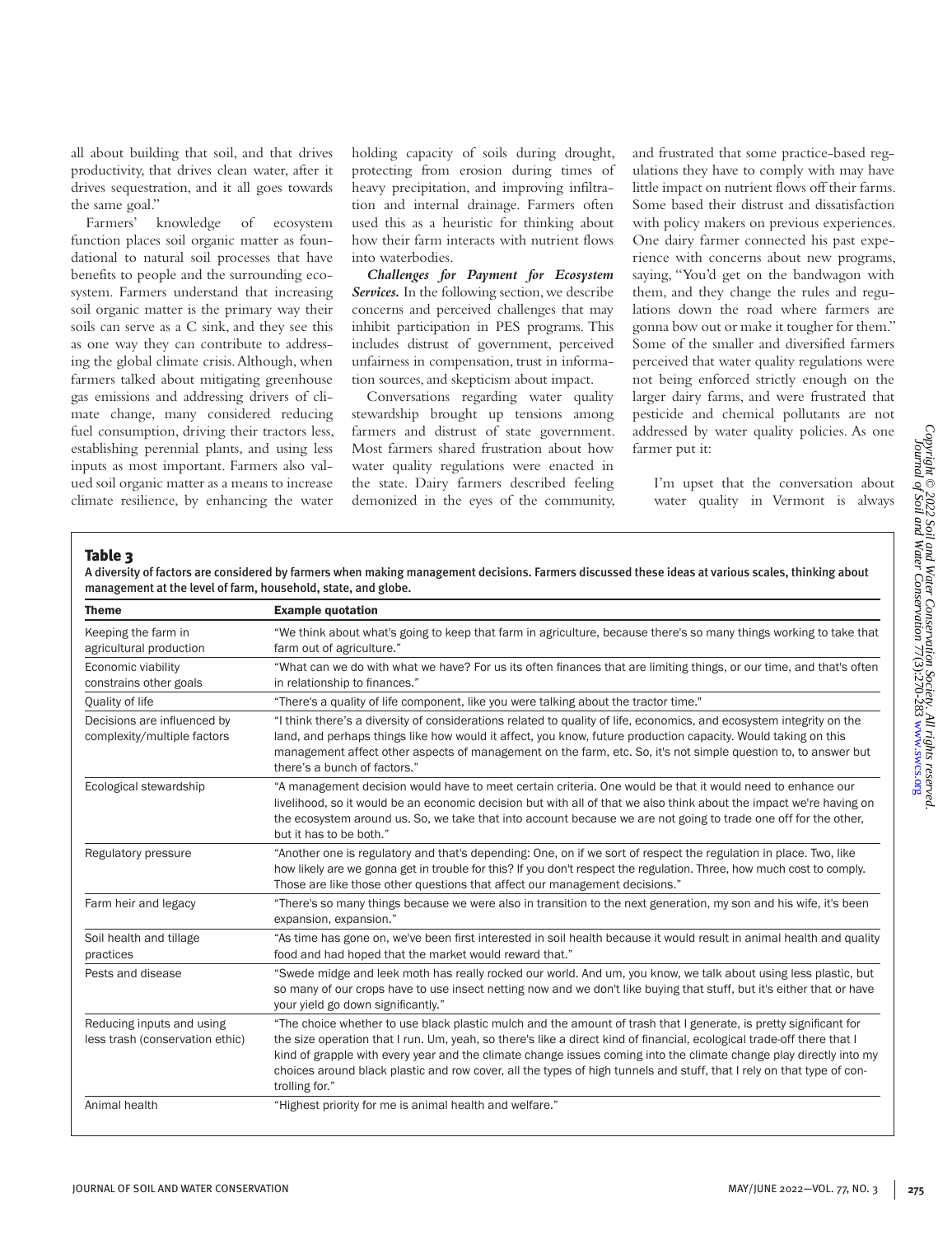just pretty much about phosphorus. Not about herbicides. We have these water-soluble chemicals that are getting into our surface and ground water. People are not paying attention to that, they are unseen, but I'm pretty sure that they have a lot of ecological impacts and a lot of health impacts on humans.

Some farmers reported dissatisfaction with new information about negative environmental implications of farm management, which contradicted their personal understandings of agroecosystem functioning. Conflicting information about environmental impacts of farm management from different sources can be challenging for farmers to navigate, and one farmer described what we interpret as confirmation bias having some influence on the way he discerned information about the conflicting science of grazing practices. He said:

I think about who and what and where that information is coming from, because I see that information change and flux. And you could have this one source say "cows are horrible for the planet," and this other source say, "well they're only bad if you don't feed them kelp," and then this other source is like "no, they're actually fine and they're great and they can do really good work." So who do you listen to?…Sometimes you could have well-funded, well-intentioned researchers and science coming out that says kind of the antithesis of what actually might be true.

He then talked about trusting "information … that we feel good about," which came from, "people that are more tapped into this stuff, and smarter in these areas that we trust." While this phenomenon occurred only once during our limited study, it suggests that information that aligns with a farmer's existing perception of agroecosystem dynamics and also comes from trusted sources may influence a farmer's perception and use of science-based information in this community.

Perceived unfairness was a frequently mentioned perception of existing programs and potential new programs. Participants understood that the way the programs are structured may benefit some farmers more than others. It is often farmers who fail to implement best management practices (BMPs) on their own who qualify for support. Many lamented the way many existing programs are designed to put more money and resources toward farms with bigger problems. Participants expressed a perspective that some conservation programs have incentivized farmers to create environmental problems in order to qualify for enrollment. A dairy farmer described the way he sees some of the program currently working:

If you've got a violation on your farm there's money for that. But if you want to do something that's better for your farm, but you're not in violation, you don't get no money because you're not in violation yet. So, you almost have to do it to be in violation, so you can get some funding, which is stupid.

Much of the discussion revealed skepticism from farmers about PES having real impact on either ecological or economic outcomes. Most growers do not see PES as a silver bullet for the agricultural economy, and fear payments may not make enough of a difference to keep them competitive in their markets. One farmer worried, "is it going to save the farm or not?" Other farmers lamented that a PES would be unlikely to support the transition toward a more equitable, just, and ecologically sound food system that they see as important. For example, a farmer said, "I'm just concerned, I want to know that those systems are actually functional at reducing carbon emissions, and redistributing wealth."

*Opportunities for Payment for Ecosystem Services.* Here we share the opportunities and resource needs described by farmers during the focus groups, which reveal valuable insights for a path forward. Farmers discussed the potential for a PES with cautious optimism. Discussions highlighted a shared hope that a PES would mitigate structural financial pressures on farm viability by adding an additional income stream for farms, and enhance public trust by recognizing the dedication of many farmers to environmental stewardship. Farmers perceived a new PES as an opportunity to incentivize multiple ecosystem services, create a more holistic conversation about water quality, and be acknowledged for the many public benefits that come from their farms.

Farmers in our study frequently expressed a desire for more contextualized information

that matches their information needs for farm management decisions. Site and soil characteristics are perceived as important in influencing environmental outcomes, and there was a high level of interest in measurement, knowing what kind of impact their farm is having on the environment, and to what extent. One farmer remarked, "I bet it's really specific farm by farm." Participants in our study expressed desire to be confident that changes made would actually contribute to positive, measurable outcomes. A PES program was described as hopefully offering more information that would verify that management changes are "going to have an impact, and that the practice will have the impact its promising" to society, not just the farm.

Farmers want more information about the C budgets and impacts for practices and specific sites, and they described wanting credible information delivered from trusted people and advice from experts about how to shift management to reduce their C footprint or sequester C. Farmers desired accurate measurements of the specific impact their farm was having on environmental outcomes, in the form of on-farm monitoring, or even a "carbon auditor" who could come and assess their farm's C balance. If farmers had regionally or site-specific information about environmental outcomes from their farm management, they indicated that they would use that data to inform decisions. One farmer described how trusted information would inspire farmers to do more, saying, "If that's the case, everybody should be doing it and you should be going at it in a, in a wild way, but we need to be verified."

Information sources also have important implications for management changes farmers indicated that they are more likely to consider and use information delivered by trusted individuals with whom they have developed relationships. One farmer contested the expertise from sources they didn't have personal relationships with, but described increased willingness to accept this kind of information if it was recommended or delivered by trusted people. He said,

If I talk to you guys, and you guys are like, "yeah this is really good science, this is really good research. I really think you should follow this." That would have a lot more weight to me than reading a random article.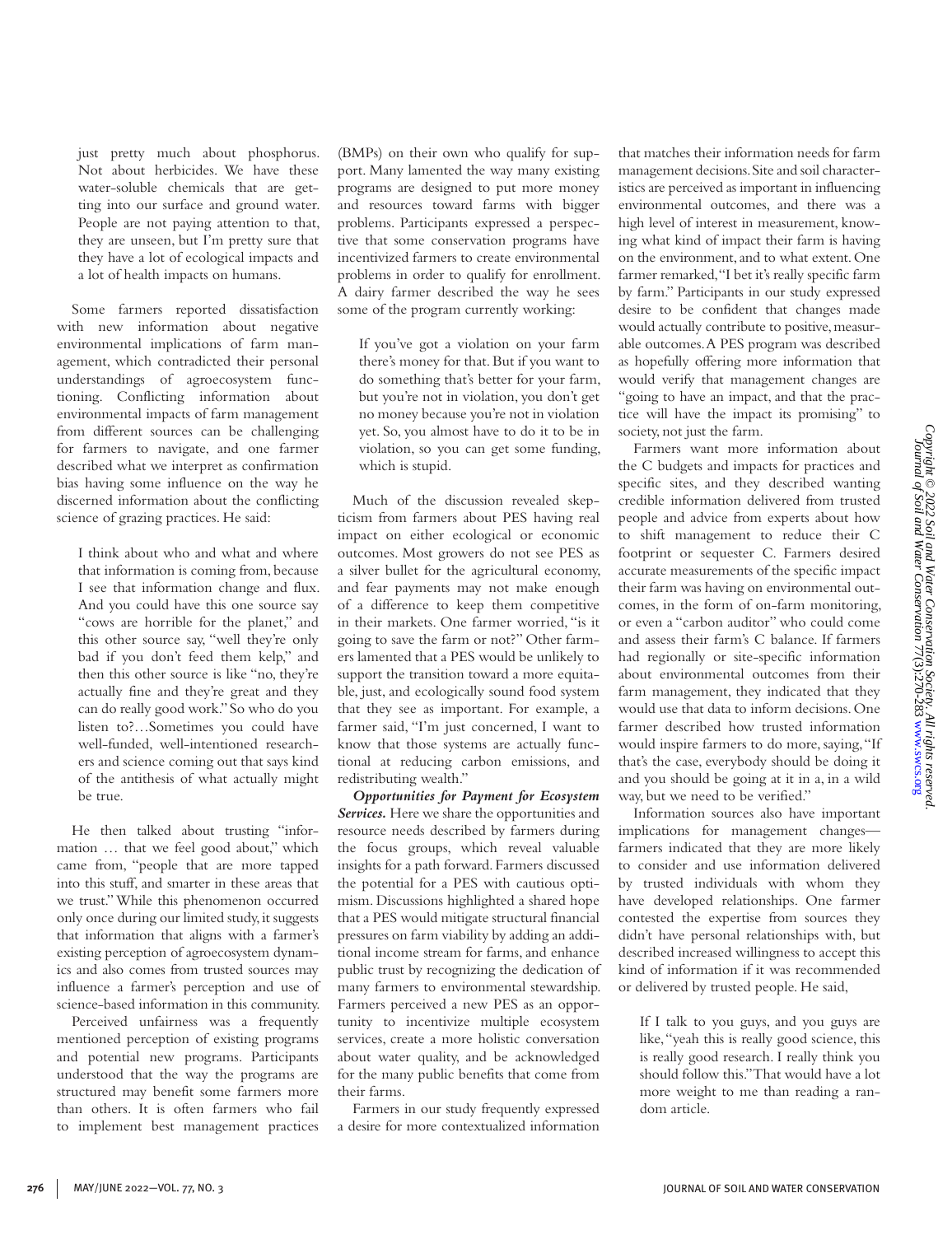logical complexity present communication and program design challenges for the performance-based PES programs described by participants. Our study identified trust and

perceived fairness as important elements of a new program that may influence participation by farmers. PES programs should carefully consider how to build trust, fairness, information, and adequate compensation in order to optimize participation. We found that Vermont farmers consider diverse factors at multiple scales when making management decisions, often weighing both long-term and short-term impacts, and nimbly adjusting to keep their business afloat in light of unexpected and new challenges. Our findings align with recommendations by Teixeira et al. (2018) and Carlisle (2016) that conservation incentive programs should consider diverse factors that make up the decision-making context. Our study found economic constraints to be one of the most important factors gov-

performance. However, uncertainty and eco-

erning farmers' decision-making complex. This diverges from recent synthesis of factors influencing the adoption of soil health practices, which found economic factors to be secondary (Carlisle 2016). However, a dominating theme of perceived limits to capability does align with some previous research (Flora et al. 2018, Risbey et al. 1999; Roesch-Mcnally et al. 2018). Our research was conducted at a time when milk prices were below the cost of production for dairy farmers (Ross et al. 2018). Stresses from commodity market fluctuations may change the extent to which economic factors influence management decisions and conservation program participation. Future research should explore the extent to which external and structural factors limit famer decision-making and strategies that are used to address this constraint. Low incentive cost-share payment levels have previously been linked to underadoption among Vermont farmers (Conner et al. 2016), and our findings also emphasize that adequate payment levels will influence farmers' willingness to participate in a new PES program and enhance their capacity to invest in ecosystem services provisioning.

Farmers' desire to reward farmers who have already been good stewards is potentially at odds with their desire to ensure a state sponsored program achieves true additionality. Most ecosystem services from farms have a maximum threshold, such as soil C

Many farmers described a need for adequate financial compensation from a PES in order to participate. This was framed as a need to reduce risk, to cover the time and clerical costs of completing paperwork, and to cover opportunity costs. This reflected the financially constrained decision-making context discussion in the first portion of the focus groups. The burden of time spent on paperwork was one of the most frequently mentioned concerns. As one farmer described, "I think there'd be a lot of questions on how much paperwork is there." Another remarked, "Even if you break even, then you got to do five hours' worth of paperwork…I'm not donating five hours of my time…those hours are hard to come by now." To illustrate the way adequate payment levels can be critical resources to help actualize conservation implementation for ecosystem services, one farmer explained:

Those financial incentives, when they come in…that can be the tipping point. And that can be the thing that, whether it's water quality or greenhouse gas emissions or pollinator habitat or something else, that you already want to do this...those can be the things that kind of put you over the top to be able to implement or initiate different practices or modify practices.

Many farmers remarked on how important it is that a new PES program be compatible with, not replace, conservation incentives that are already working well and support them in their current capacity to provide ecosystem services from their landscapes. This includes organic certification, land appraisal tax incentives, a variety of easement programs, federal cost shares, and state water quality improvement grants. Some farmers described the Vermont organic certification program as a good working model of an independent agency that does evaluation, verification, and certification. Others talked about how the USDA Natural Resources Conservation Service (NRCS) programs could expand their funding pools and structures to accommodate evolving goals associated with ecosystem services. Smaller farms described how programs that cover establishment costs are critical because they have limited capital. Referring to programs that offer road-front signage for farmers acknowledging their conservation investments without payments, farmers said that recognition is not enough; "I can make my own sign," said one farmer.

Our conversations with farmers in Vermont revealed diverse perceptions of the values imparted by a PES program, which present opportunities for framing and design (table 4). When talking about a potential PES program, farmers in our focus groups expressed a desire to see a program framed around ecosystem services support the viability of farmers who have already invested time and capital into environmental stewardship. One farmer described another farmer who already invests time and money in stewardship, saying with a sense of fairness, "My thoughts are that he's been doing a good job and he's probably invested a lot of his own money to do it…I think he's the guy who should see the better benefit."

Some farmers described PES as prodviding market values, describing it as a mechanism for providing an additional income stream, and as a way to support farm viability and persistence in the face of low food prices and commodity market failures. PES programs were also described as mechanisms to redistribute the externalized cost of environmental impacts in agriculture to food corporations. Other farmers described PES as imparting an ecosystem services value, calling it a payment that was directly linked to quantifiable environmental benefits to society and the surrounding community. Finally, some farmers described it as providing compensation for their stewardship, and their relationship with the agroecosystem, which reflected relational values. PES programs designed to support all of these values may garner participation from more farmers (table 4). However, while many farmers find the market valuation appealing, some farmers perceived monetary values to be at odds with an intrinsic stewardship ethic. Finding the concept of monetizing nature a bit perverse, one dairy farmer reflected, "How can you put a price on the environment?"

*Discussion.* Our study explored Vermont farmers' perspectives on decision-making, ecosystem services, and government-run PES using an inductive qualitative approach. From the perspectives of participants in our study, state sponsored PES programs could support them in enhancing ecosystem services from their farms by providing sufficient financial support for management changes and delivering information about their agroecosystem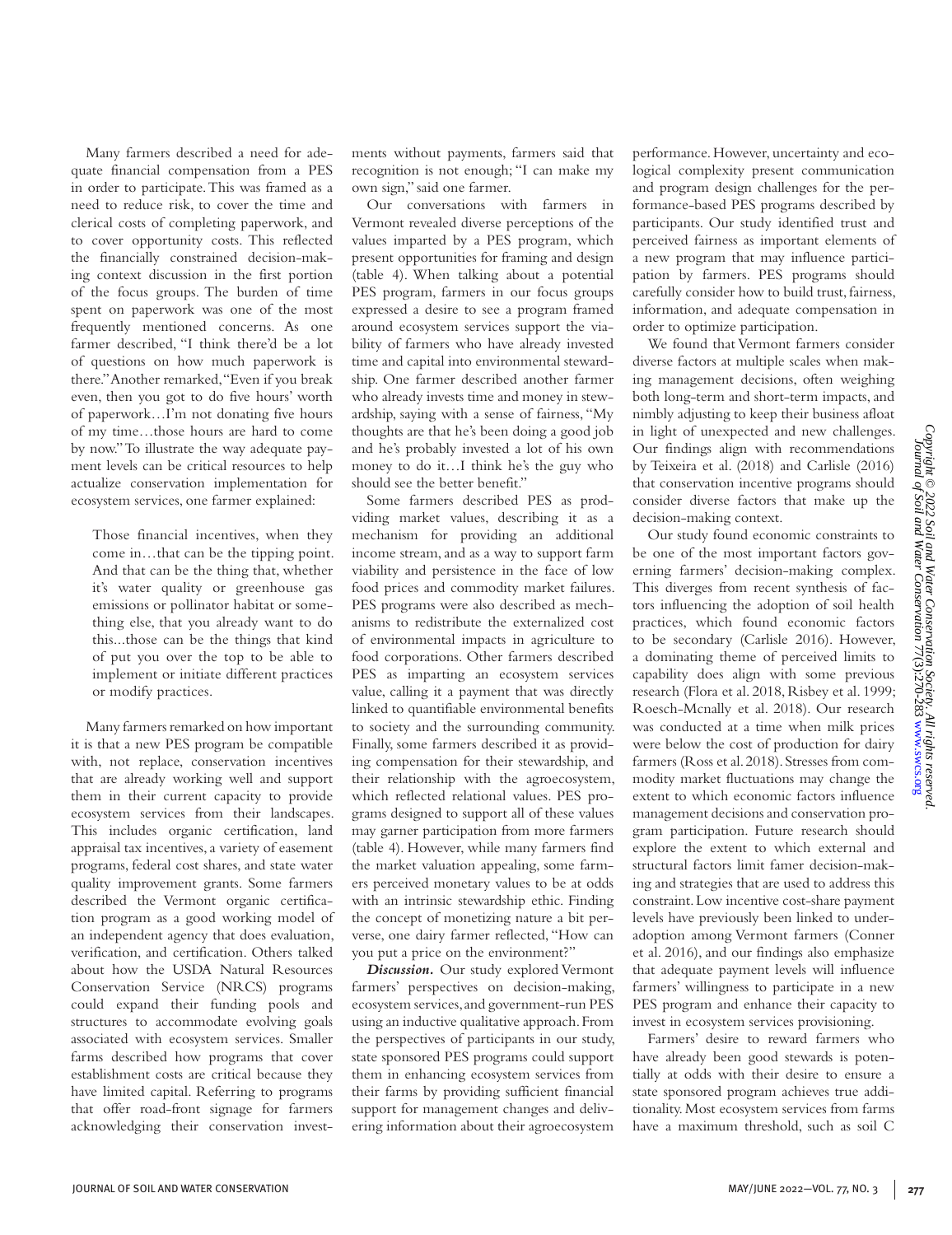## Table 4

Values imparted by payment for ecosystem services (PES), as described by Vermont farmers. Comparative analysis with Chapman et al. (2020) reveals that perspectives in our study context included the same three primary types of PES values described in their study (market, ecosystem services, and relational). The relational and market values that emerged in our study differed slightly when compared to Chapman et al. (2020).

| Value                       | <b>Thematic code</b>                  | <b>Example quotation</b>                                                                                                                                                                                                                                                                                                                                                                                                                                                 |  |
|-----------------------------|---------------------------------------|--------------------------------------------------------------------------------------------------------------------------------------------------------------------------------------------------------------------------------------------------------------------------------------------------------------------------------------------------------------------------------------------------------------------------------------------------------------------------|--|
| Market value                | Opportunity cost                      | "You're going to have a result on an acre of land and you lose half your production to get that<br>we gotta be compensated for the loss of crop, or whatever we did. You know, I just want to help<br>the environment. That's one thing, but"                                                                                                                                                                                                                            |  |
|                             | Income                                | "The farmers have been price takers, not price setters, so they have to absorb all the additional<br>costs. So, we're trying to bring money into that watershed to absorb the costs of the manure<br>injection, absorb the cost of some of these."                                                                                                                                                                                                                       |  |
|                             | Equitable food<br>system              | "That's one of the steps of making this more of a just food system is actually taking into account<br>all the yields and all the externalities."                                                                                                                                                                                                                                                                                                                         |  |
| Ecosystem services<br>value | Public as<br>beneficiaries            | "We try to think about like what are the diversity of benefits that we can grow in our farming<br>operation or provide, and water quality is one of them."                                                                                                                                                                                                                                                                                                               |  |
|                             | Compensation                          | "Any kind of support or additional money for ecological services, for doing the right thing, for the<br>soil, for water quality, for emissions. We know we ought to be paying people to do those services."                                                                                                                                                                                                                                                              |  |
| <b>Relational value</b>     | Stewardship<br>ethic as<br>motivation | "That's like the tail that wags the dog for us, this idea of reducing our carbon footprint or even<br>how we can sequester carbon. That's how we're really making our decisions That's really the<br>paramount question for us because we feel like as stewards of the land, the problems we're<br>seeing in the world today are all based on land management, and that's where the solutions are<br>going to come from, so we try to lead in that area and model that." |  |

and water infiltration, and those farmers who have not previously invested in conservation practices likely have greater possible gains to make in increasing the supply of these ecosystem services. PES programs that prioritize measured environmental gains make greater payments to these farms with greater resource concerns. The lack of programs that prioritize rewarding farmers who have already independently invested in increased supply of ecosystem services has resulted in a sense of unfairness among farmers, which may impact participation. Perceptions of fairness in payment structure and eligibility are known to influence participation elsewhere (Miller et al. 2012; Oldekop et al. 2016; van Noordwijk and Leimona 2010). In Vermont, this implies two different directions for state sponsored PES program implementation—either a program that invests in the financial viability of farmers who are proactive about stewardship, or one that invests in greater environmental gains in the near term. Building differentiated payments into the program design to address this, as suggested for Vermont by Hammond Wagner et al. (2019), would address this tradeoff, but could contribute to additional administrative workload or reduced program efficiency. Setting high performance baselines for participation could also alleviate some perceived unfairness and ensure that some base level of stewardship is required to be eligible for payment.

Along with financial constraints, farmers in our study described information as among the most important factors limiting their management for enhanced ecosystem services. This aligns with research by Page and Bellotti (2015), who found inadequate information impeded participation in conservation schemes. Participants in our study shared a confidence in knowledge about how some management decisions would cause synergies or tradeoffs in ecosystem services from their landscapes, and expressed a desire for site-specific information on the extent to which their management changes influence ecosystem service provisioning from their agroecosystem. Information on agroecosystem function can be a valuable nonmonetary benefit for farmers from PES, which may enhance participation and inform adaptive decision-making to enhance ecosystem service provisioning (Swinton et al. 2007). Farmers' interest in context specific information and curiosity in the measured impact of management changes on their farm suggests that a performance-based PES program will appeal to farmers' desire for data on ecosystem service provisioning from their landscape.

PES has the potential to contribute to meeting some of the many goals that have been set for this new tool, but it may not be a silver bullet for all the challenges agriculture is facing in Vermont at this moment. The extent to which the program supports rural economic development is potentially at odds with environmental efficiency, and PES may not "save the farm" unless substantial payment rates are part of the design—for farms with significant debt, payments would need to be far above and beyond the cost of implementing conservation practices. If PES payment rates are set at or below the cost to farmers for investing in conservation, it may not support the growth or sustainability of agriculture. Based on our research, many farmers would not enroll if payment rates were low. However, if framed correctly, a program with modest payment rates may still respond to farmers' desire to be recognized for environmental stewardship, and could also provide them with the performance information they are interested in.

Farmers in our study use a heuristic for understanding ecosystem service provisioning, which places soil health as central to synergizing multiple beneficial outcomes, including enhanced productivity, resilience to extreme weather, C sequestration, and water filtration. Farmers in the Midwest have similarly described how they see soil health stewardship as resolving tradeoffs between productivity and environmental outcomes (Roesch-McNally et al. 2018). While much of this aligns with science-based understandings of agroecosystem functioning (Masciandaro et al. 2018), a recent body of research indicates that enhancements in soil health can be at odds with P water quality outcomes (Duncan et al. 2019). Communicating the potential tradeoffs of soil health is challenging. Our research finds that some farmers may be hesitant to accept information that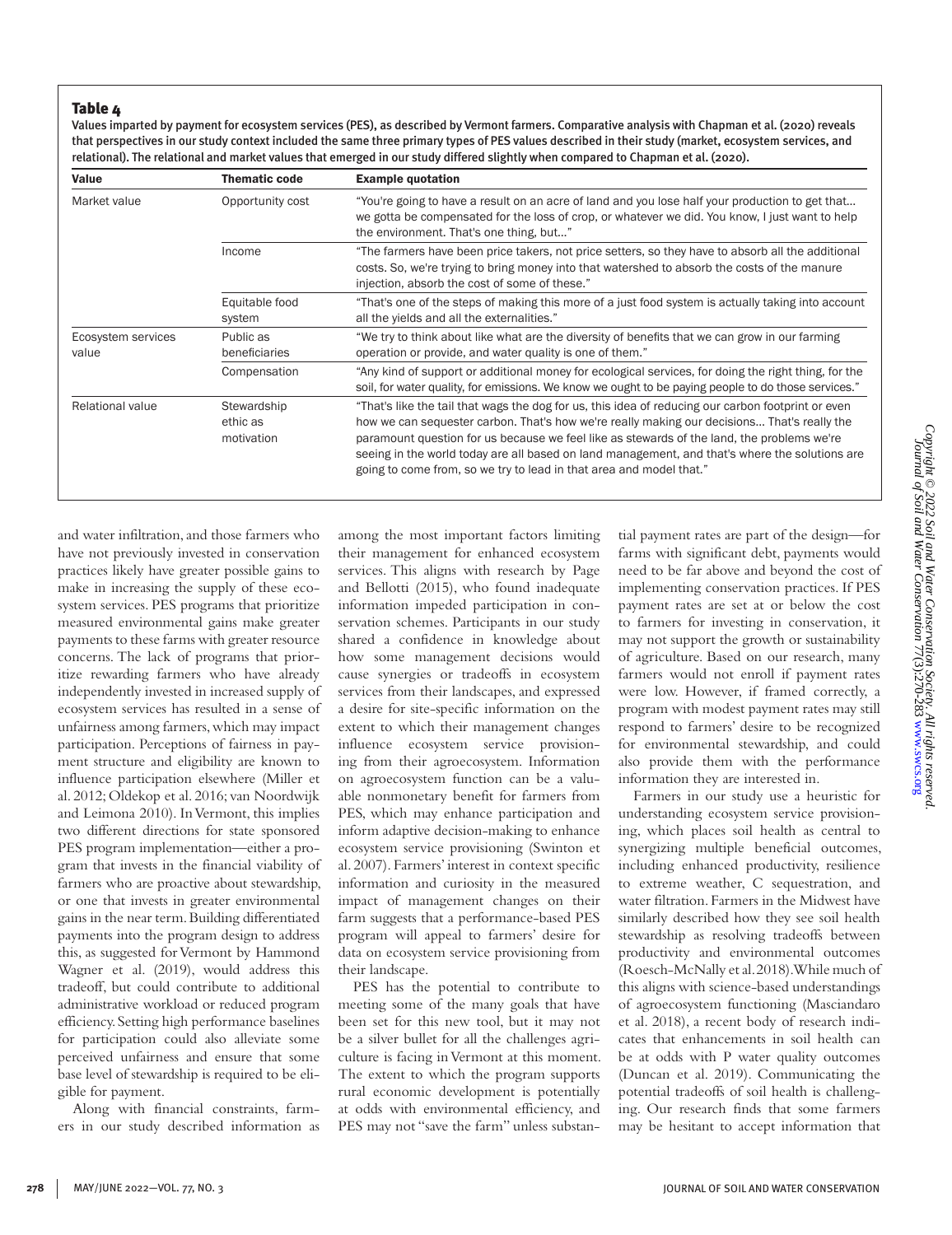counters their existing beliefs, but are more willing to accept it when delivered by extension professionals with whom they have established trusting relationships. This aligns with other research on how trust plays into the role of extension in the delivery of challenging information (Easton and Faulkner 2016; Brugger and Crimmins 2015; Wood et al. 2014; Carolan 2006). Together, this has a few important implications. First, extension professionals who have established trusted relationships with farmers are an important asset to the socio-ecological context, with a unique position to advance change in land management by being able to deliver science-based knowledge that may make important and needed changes for environmental outcomes. Second, delivering information that counters farmers' perceptions of agroecosystem functioning may be risky for intermediaries who have not established trust yet. PES participation is likely to be influenced by perceptions of trustworthiness in the program vehicle, and distrust of regulatory agencies is likely to deter farmer participation, implying that trust building should be an important focus of PES design.

A sense of stewardship and deep caretaking is embedded in the agricultural livelihoods of Vermont farmers, and though participants expressed this sense of caretaking and stewardship to different scales and spheres of influence, it weaves a common thread through their considerations of management decisions, motivation for ecosystem service provisioning, and participation in PES. These stewardship attitudes and norms set the stage for action in much of the social psychology theory that is applied to farmer conservation behaviors. The formation of these attitudes and individual norms are certainly important, but what our study shows is that they may not drive action when farmers face structural and financial barriers. The activation of stewardship norms may facilitate conservation among farmers, but farmers are often limited in their capability to do more without financial, informational, or technical assistance. Personal stewardship norms play an important role in motivating farmers to engage in conservation behaviors without payment. Certainly, that has been the case for many farmers who participated in our study. However, our study points to the need for more financial supports that enable farmers to engage in more conservation behaviors.

Importantly, the existing stewardship motivations that emerged in our research are potentially at risk of being crowded out by financial motivations emphasized by a PES, which have been documented to sometimes replace or overwhelm stewardship motivations with financial motivations (Rode et al. 2015; Chan et al. 2017). This is especially concerning if participants are being paid to pollute less, rather than generate new ecosystem services, because they may feel entitled to pollute when financial payments are no longer made (Chan et al. 2017). Framing a program as a reward for stewardship, rather than payment for pollution, could address this risk of motivational crowding out. Chan et al. (2017) suggest that PES programs may be designed deliberately to crowd *in* altruistic motivations, reinforce stewardship ethics as social norms, and secure long-term sustainability through careful program framing and a focus on community-scale additionality, rather than individual actions. These policy implications are particularly relevant to our findings and context. A government-run PES in Vermont that emphasizes stewardship norms rather than payment for reduced P pollution may better secure long-term stewardship motivations and behaviors among famers. To best address these considerations, further research should explore how key program design decisions, stakeholder input processes, and program framing influence motivational crowding out among farmers prior to the implementation of large-scale PES programs. Farmer surveys and interviews associated with scenario-based workshops or pilot programs are well-suited to explore this potential.

Farmers in our study expressed preferences for PES programs to both incorporate multiple ecosystem services and reduce transaction costs, specifically paperwork. However, these preferences have contradictory implications for PES program design. Additional ecosystem services in a program will require additional paperwork. Paperwork had been identified in previous research as one of the most important factors limiting participation in conservation schemes, and has emerged in research with Vermont farmers as well (Page and Bellotti 2015; Niles n.d.). The vehicle for a PES program will be burdened with balancing these contradictory preferences. Successfully striking a balance of farmers' preferences with program efficiency, and framing a program around farmers' needs

and values could overcome prior experiences that engendered distrust of government.

Our research also found possible differentiation in perceived PES goals and values among Vermont farmers. Divergent goals for PES programs expressed by the study participants indicates that particular framings and program designs could appeal to subsets of farmers. Thoughtful design and communication that takes this into account can ensure a program achieves participation of target farmers. Our work aligns with that of Chapman et al. (2020) in finding that stewardship and relational values are important influences on farmers' decisions to participate in PES and engage in conservation behaviors, and complementary to financial value motivations. Thus, emphasizing both market and relational values may enhance broader appeal and participation of a PES.

Taking an action-oriented approach to research on agricultural sustainability (Méndez et al. 2015) has revealed important elements of program design, which will better meet farmers' needs and meet program goals. However, our research found many contradictions among goals and revealed that it will be challenging to design a PES that meets all goals or benefits all farmers. While our focus groups have been helpful in drawing out farmers' perspectives on PES as a community development and policy tool, they fall short of the action-oriented and emancipatory vision of Lewin and Friere (Marrow 1977; Friere 1972). From here, the next step is to engage farmers in the actual program design process. This may better address challenging decisions about which kinds of farmers are rewarded by a new program and how equity is balanced with efficiency.

*Implications.* PES policy design is likely to impact the existing stewardship values and motivations that influence conservation management decisions by farmers. The risk of financial motivations overwhelming stewardship motivations should be deliberately avoided in program design and policy development, in order to preserve the altruistic motivations that may outlast a new program. PES presents an opportunity for policy design and extension professionals to coordinate in strategically reinforcing and galvanizing stewardship norms among farmers through program framing and differentiated payment structures that reward high levels of stewardship.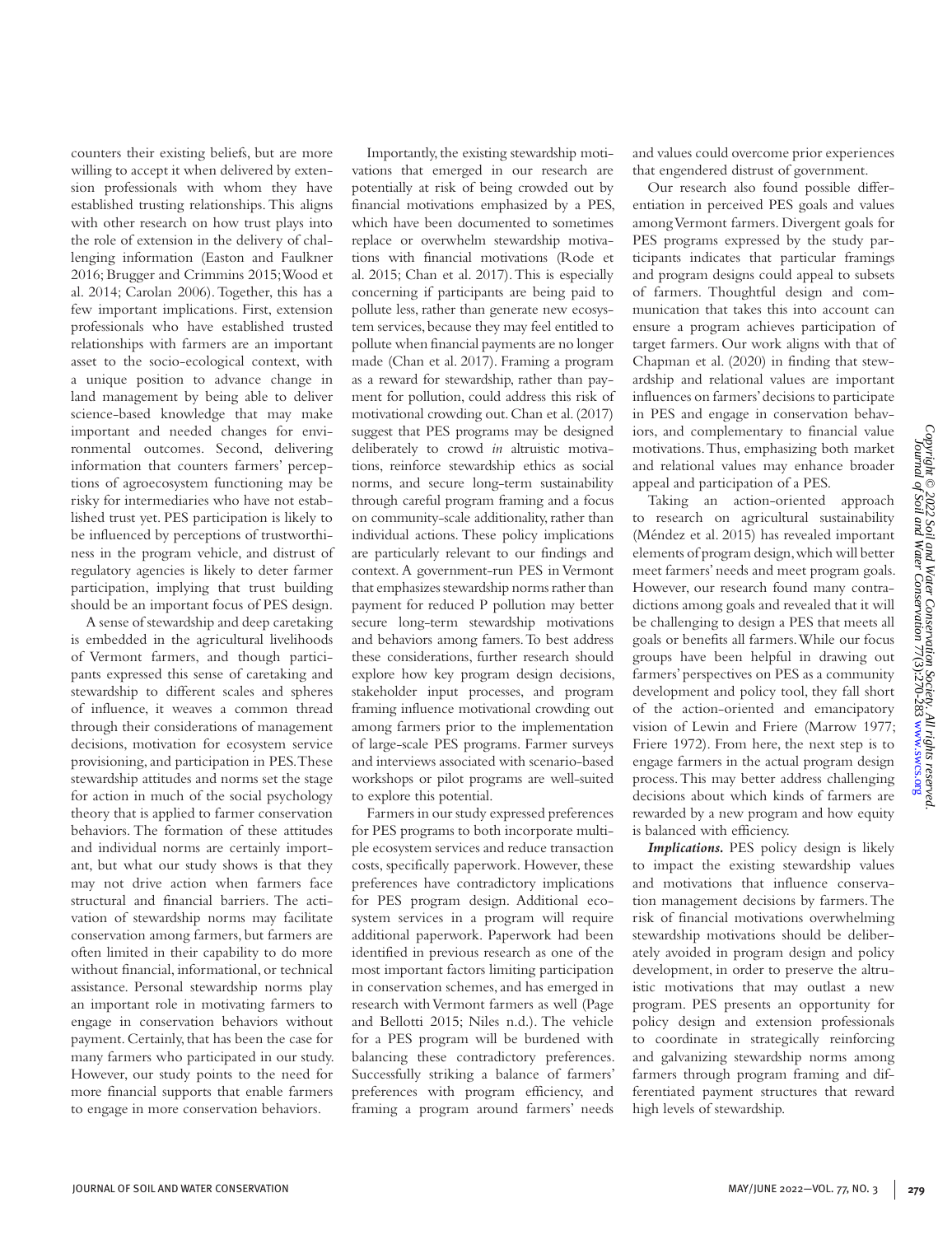Performance-based PES will appeal to farmers' desire for more information about agroecosystem dynamics. However, unless this information is delivered by trusted intermediaries, farmers may distrust or reject a program that exposes the complexity and tradeoffs in ecosystem service supply. Our research implies that investments in relationship-building by extension professionals are crucial to supporting the incorporation of science-based information that may counter farmers' existing beliefs or paint their management in a bad light. Confirmation bias is the interpretation of evidence in ways that are partial to existing beliefs (Nickerson 1998), and although evidence of confirmation bias emerged only once in our research, it does suggest that some farmers may be making management decisions based on information that aligns with their existing beliefs or comes from information channels they are accustomed to. This may be linked to the variability in messaging to farmers as scientific understandings about agroecosystem functioning evolve and undergo debate. Together, this implies that investment in extension and partnership with trusted intermediaries who can support interpretation of new research for local contexts will be crucial to the success of a performance-based PES program. Likewise, engaging more farmers in research about ecosystem service provisioning through citizen science or participatory action research approaches will increase the salience and use of that information (Kindon et al. 2007). This may be an increasingly important consideration as digital media information paradigms shape increased exposure to narratives that are congruent with established viewpoints—a phenomenon sometimes called informational "echo-chambers" (Sikder et al. 2020).

Finally, our research indicates that many farmers in Vermont need adequate compensation in order to make management changes, and transitions toward increased sustainability and ecosystem services supply in agriculture will require significant capital or market changes that are not accessible to many farmers yet. PES may be only one tool among many to enhance a farmer's capacity to make management changes, and should be considered alongside other instruments, like existing cost-share programs, market development, tax incentives, and regulatory baselines that limit pollution.

Regulatory baselines that limit pollution and ecosystem disservices can play an important role in mediating perceptions of fairness about which farmers are rewarded by PES. While regulations are generally disliked by farmers because they present both financial and time burdens to comply and document compliance, some regulatory baseline thresholds of performance may help address fairness concerns among farmers and the public, by ensuring that polluters are excluded from eligibility for payment. Certainly, this is what is being proposed in many new PES schemes—baseline conditions that must be met, with additional payments for additionality. In the case of agricultural P pollution in Vermont, a forthcoming performance-based pilot PES program will require farmers to comply with a regulatory baseline of Vermont's Required Agricultural Practices before enrolling, and then pay them to reduce P loading that goes above and beyond compliance with water quality best practices (VAAFM 2018 n.d.). Among new soil health PES propositions in Vermont and elsewhere, and also among emerging soil C offset markets in the United States, the way baselines are set determine the extent of additionality, and by extension, public perceptions of fairness.

*Future Research.* Our study was exploratory in nature and contributes valuable insights that should be more extensively explored through interviews and surveys. Interviews could further explore the types of values farmers perceive from PES, and explore how those perceived values may relate to typologies of farmers based on business model, size, or social connectivity. This would better inform program differentiation by farmer context. In-depth research on the extent to which confirmation bias influences farmers' use of information is needed. Surveys or interviews conducted before and after a pilot program or scenario-building workshops are suited to identify the outreach and program design elements that may influence changes in values and motivations. A follow-up survey with a larger sample size could represent the perspectives of all Vermont farmers and identify the minimum threshold for PES payment levels. This could be framed as the percentage of cost of adoption that should be covered, or what payment per acre should be offered. A representative survey should also ask direct questions about equity and tradeoffs in program design, such

as how to balance paperwork and reward multiple ecosystem services. Finally, such a study could pointedly ask farmers to identify characteristics of PES program design that would deter them from enrollment.

While this research did not provide generalizable, predictive information, it offers insight and some lessons into the most important factors influencing conservation adoption among farmers in Vermont's current context, which could apply to developing PES in New England and beyond. The information has a high level of relevance to current developments in conservation incentive programs in the United States and elsewhere. This exploratory qualitative study identifies important themes and nuances of debate, which sets the foundation for follow-up quantitative explanatory studies.

*Limitations.* Participation in our study includes a breadth of farming production contexts and perspectives in Vermont, but it is small and not representative. Our sample is also less gender balanced than the state's farming population, 42% of whom are female (USDA NASS 2017). However, future research could seek to engage a more representative and diverse sample, including grain growers and poultry farmers. Due to the small sample size and selection bias of participants it is not appropriate to generalize our voluntary focus group results to the entire population of US farmers.

## Summary and Conclusions

Our research provides insight on the phenomena of farmer decision-making and perspectives on PES program design that will be of interest to policy makers and conservation program designers. We explored factors that influence participation in state-sponsored PES through focus groups with Vermont farmers.

Soil health is perceived to deliver multiple ecosystem service co-benefits, offering a positive, unifying heuristic through which farmers understand ecosystem service provisioning. However, policy built around farmers' soil health heuristic is likely to be at odds with the reality of complexity in ecosystem service supply because there is potential for soil health to generate unintended ecosystem dis-services. Alternatively, policy built to reflect the real complexity of ecosystem service supply from agriculture is likely to be both complex, and poten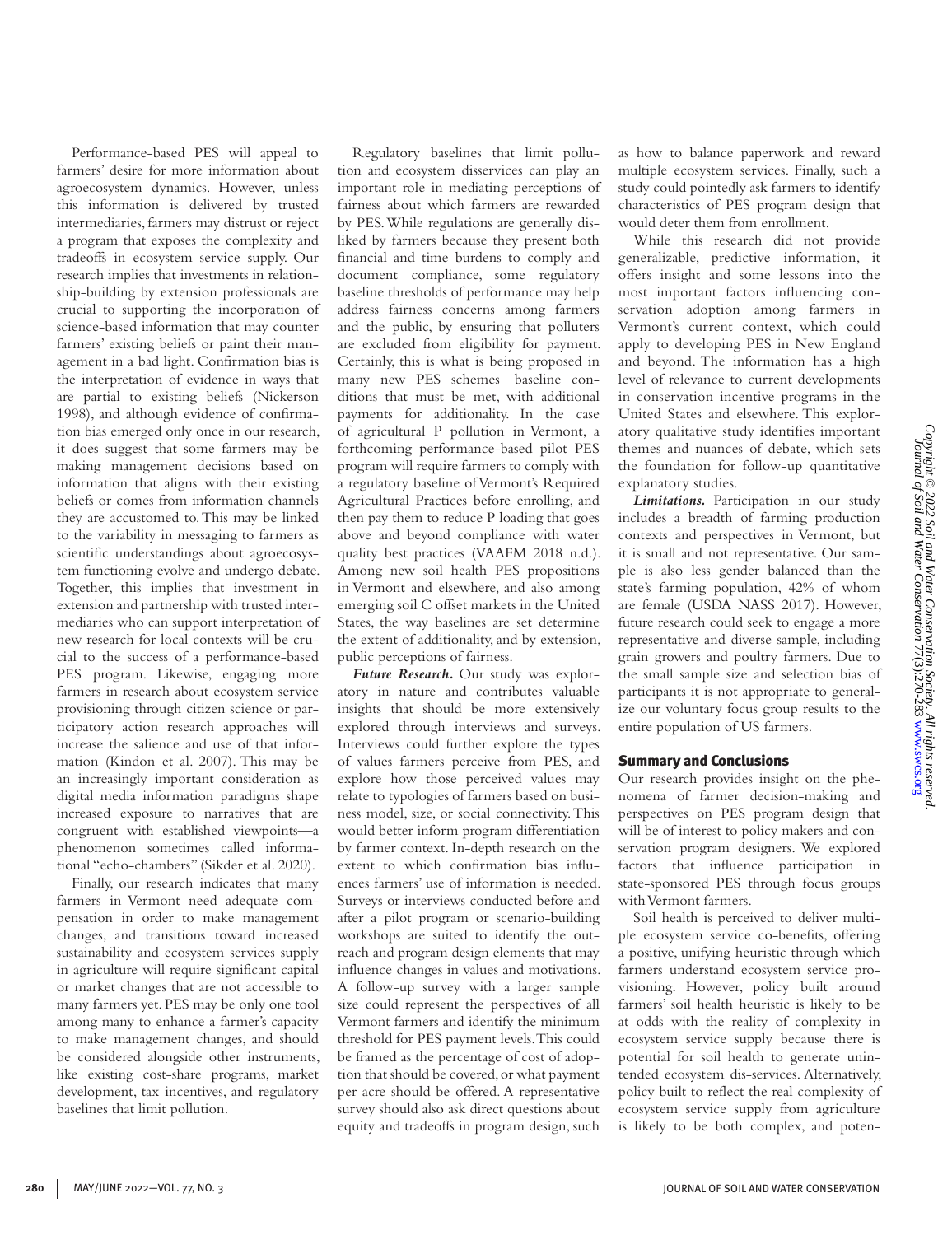tially at odds with farmers' understandings. A program based on science that is at odds with farmers' understandings may have additional challenges to farmer participation, particularly the unifying soil health heuristic identified in our study.

Although farmers expressed a desire for more information about ecosystem services performance, our study identified the potential for tradeoffs and ecological complexity to confound the use of this information. Ecological complexity additionally presents communication and program design challenges for PES programs. Trusted intermediaries emerged as critical to communicating information about tradeoffs and the complexity of ecosystem service provisioning from farms. Extension professionals were identified as the trusted advisors in Vermont who supported farmers in accepting and understanding challenging information, and may be the key to successfully addressing the more complex challenges in PES implementation that our study exposed.

Our conversations revealed a strong stewardship ethic among farmers and a diversity of perceptions about the values imparted by a PES program. Program design and framing that reinforces stewardship may preserve this altruistic motivation, whereas a program designed and framed around financial compensation may crowd out stewardship motivations. Long-term sustainability, and potentially ecological impact, will be best served by a program that preserves and galvanizes long-term stewardship among farmers, but this may be at odds with immediate program efficiency in meeting specific environmental goals.

We found that participation in PES could be enhanced by programs that appeal to stewardship motivations, deliver adequate compensation to enable management changes, use trusted intermediaries to communicate, and deliver context-specific information on how farm management impacts measurable ecosystem service provisioning. Designing a program that meets all of farmers' stated goals is unlikely, as many goals have contradictory implications for program design. Thus, PES has the potential to enhance adoption of conservation practices and the supply of ecosystem services, but its development must make hard decisions about priorities and desired impact.

### References

- Akers, J.F., and M. Yasué. 2019. Motivational crowding in payments for ecosystem service schemes: A global systematic review. Conservation and Society 17(4):377.
- Baumgart-Getz, A., L.S. Prokopy, and K. Floress. 2012. Why farmers adopt best management practice in the United States: A meta-analysis of the adoption literature. Journal of Environmental Management 96(1):17–25.
- Bergquist, M., A. Nilsson, N. Harring, and S. Jagers. 2021. Determinants for accepting climate change mitigation policies: A meta-analysis. Research Square. doi:10.21203/rs.3.rs-333840/v1.
- Brugger, J., and M. Crimmins. 2015. Designing institutions to support local-level climate change adaptation: Insights from a case study of the US Cooperative Extension System. Weather, Climate, and Society 7(1):18-38.
- Carlisle, L. 2016. Factors influencing farmer adoption of soil health practices in the United States: A narrative review. Agroecology and Sustainable Food Systems 40(6):583-613.
- Carolan, M.S. 2006. Social change and the adoption and adaptation of knowledge claims: Whose truth do you trust in regard to sustainable agriculture?. Agriculture and Human Values 23(3):325-339.
- Chan, K.M., E. Anderson, M. Chapman, K. Jespersen, and P. Olmsted. 2017. Payments for ecosystem services: Rife with problems and potential—for transformation towards sustainability. Ecological Economics 140:110-122.
- Chan, K.M., R.K. Gould, and U. Pascual. 2018. Editorial overview: Relational values: What are they, and what's the fuss about?. Current Opinion in Environmental Sustainability 35:A1-A7.
- Chapman, M., T. Satterfield, H. Wittman, and K. Chan. 2020. A payment by any other name: Is Costa Rica's PES a payment for services or a support for stewards?. World Development 129:104900.
- Cohen, S., B.G. Glaser, and A.L. Strauss. 1969. The discovery of grounded theory: Strategies for qualitative research. Book review. The British Journal of Sociology 20(2):227-227.
- Conner, D., J. Miller, A. Zia, Q. Wang, and H. Darby. 2016. Conjoint analysis of farmers' response to conservation incentives. Sustainability (Switzerland) 8(7):684.
- Dolan, K. 2015. The importance of inter-agency collaboration and public engagement in the development of the implementation plan for the nonpoint source-focused Vermont Lake Champlain phosphorus TMDL. Vermont Journal of Environmental Law 17(4):633-687.
- Duncan, E.W., D.L. Osmond, A.L. Shober, L. Starr, P. Tomlinson, J.L. Kovar, T.B. Moorman, H.M. Peterson, N.M. Fiorellino, and K. Reid. 2019. Phosphorus and soil health management practices. Agricultural and Environmental Letters 4(1):190014. https://doi. org/10.2134/ael2019.04.0014.
- Easton, Z.M., and J.W. Faulkner. 2016. Communicating climate change to agricultural audiences. Virginia

Cooperative Extension Publication BSE-203P. Petersburg, VA: Virginia State University. http://pubs. ext.vt.edu/BSE/BSE-203/BSE-203-PDF.pdf.

- Fishbein, M., and I. Ajzen. 2011. Predicting and Changing Behavior: The Reasoned Action Approach. New York: Psychology Press.
- Flora, C.B., J.L. Flora, and S.P. Gasteyer. 2018. Rural Communities: Legacy + Change. Oxfordshire, UK: Routledge.
- Foley, J.A., R. DeFries, G.P. Asner, C. Barford, G. Bonan, S.R. Carpenter, F.S. Chapin, M.T. Coe, G.C. Daily, H.K. Gibbs, J.H. Helkowski, T. Holloway, E.A. Howard, C.J. Kucharik, C. Monfreda, J.A. Patz, I.C. Prentice, N. Ramankutty, and P.K. Snyder. 2005. Global consequences of land use. Science 309(5734):570-574.
- Freire, P. 1972. Pedagogy of the Oppressed, translation by M. Bergman Ramos. New York: Herder.
- Gould, R.K., and N.K. Lincoln. 2017. Expanding the suite of cultural ecosystem services to include ingenuity, perspective, and life teaching. Ecosystem Services 25:117-127.
- Gronewold, K.L., A. Burnett, and M. Meister. 2012. Farmers' cynicism toward nature and distrust of the government: Where does that leave conservation buffer programs? Applied Environmental Education and Communication 11(1):18-24.
- Guest, G., E. Namey, and K. McKenna. 2017. How many focus groups are enough? Building an evidence base for nonprobability sample sizes. Field Methods 29(1):3–22.
- Hall, J., and J. Pretty. 2008. Then and now: Norfolk farmers' changing relationships and linkages with government agencies during transformations in land management. Journal of Farm Management 13(6):393-418.
- Hammond Wagner, C., J. Gourevitch, K. Horner, E. Kinnebrew, R. Maden, E. Recchia, A. White, A. Wiegman, T. Ricketts, and E. Roy. 2019. Payment for Ecosystem Services for Vermont. Issue Paper 19-01. Burlington, VT: Gund Institute for Environment.
- Hirons, M., C. Comberti, and R. Dunford. 2016. Valuing cultural ecosystem services. Annual Review of Environment and Resources 41(1):545-574.
- Kandel, S., and N. Cuéllar. 2011. Compensation for Ecosystem Services: Directions, Potentials and Pitfalls for Rural Communities. San Salvador, El Salvador: Salvadoran Research Program on Development and Environment.
- Kindon, S., R. Pain, and M. Kesby. 2007. Participatory action research approaches and methods: Connecting people, participation and place. Oxfordshire, UK: Routledge.
- Kinzig, A.P., C. Perrings, F.S. Chapin, S. Polasky, V.K. Smith, D. Tilman, and B.L. Turner. 2011. Paying for ecosystem services: Promise and peril. Science 334(6056):603-604.
- Kemp, B., P. Doton, L. Gervais, H. Darby, and J. Carter. 2019. A proposal to explore how to value agriculture ecosystem services in Vermont. Proposal to the legislature from the Champlain Valley Farmer Coalition, Farmer Watershed Alliance, Connecticut River Watershed Farmer Alliance and University of Vermont Extension.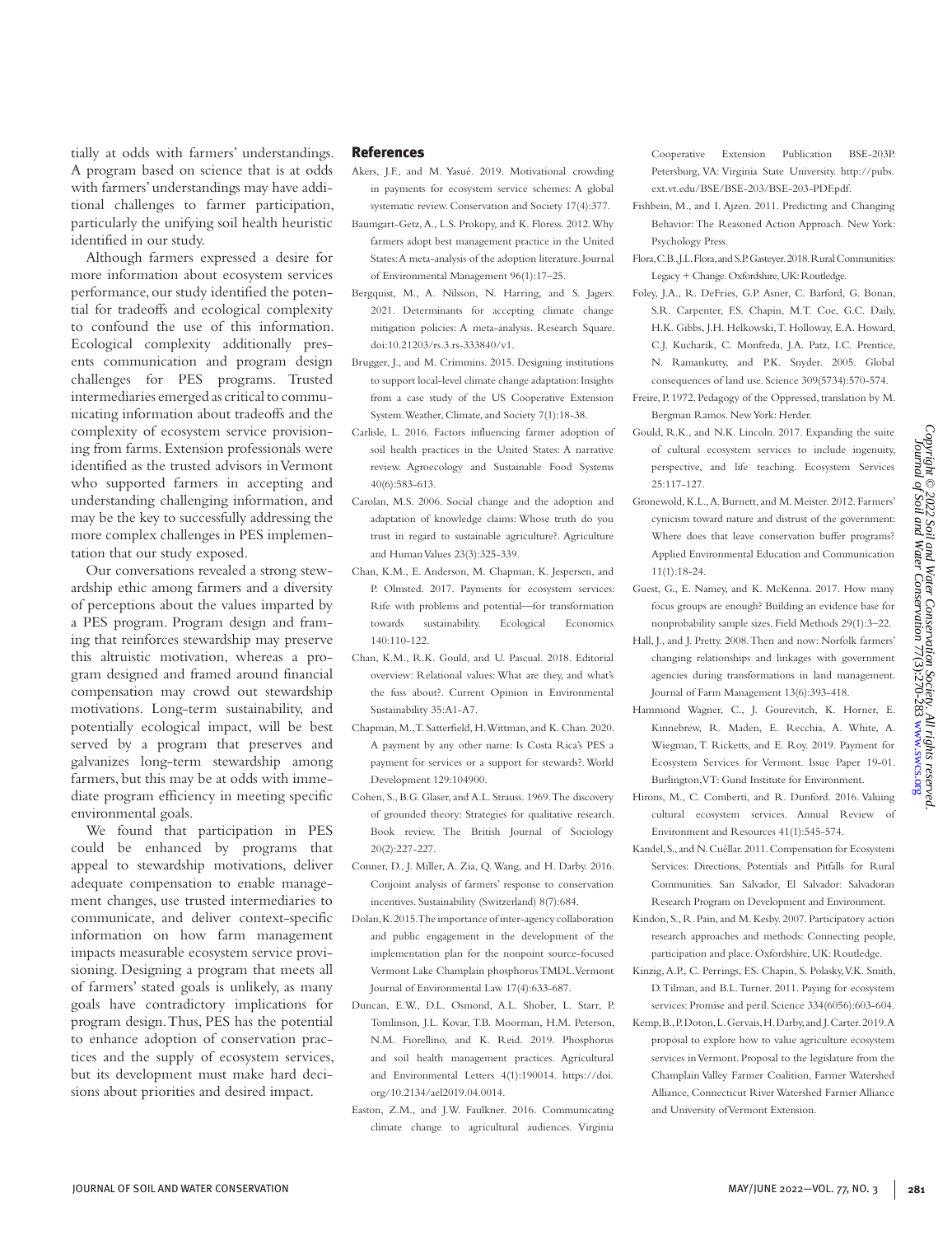VT-Ag-Report-2018-Final\_5.pdf. Salzman, J., G. Bennett, N. Carroll, A. Goldstein, and M. Jenkins. 2018. The global status and trends of Payments for Ecosystem Services. Nature Sustainability Sevoian, N. 2016. Working Lands Enterprise Initiative Webinar - Chapter 1. VTAgriculture. https://www. youtube.com/watch?v=0ZmNuzFkLS0. Schwartz, S.H. 1977. Normative influences on altruism. Advances in Experimental Social Psychology

1(3):136-144.

10:221-279.

A. Asch. 2018. A 2018 Exploration of the Future of Vermont Agriculture: Ideas to seed a conversation and a call to action. Burlington, VT: UVM Extension and Vermont Housing and Conservation Board. https:// www.uvm.edu/sites/default/files/media/Future-of-

- Scoones, I. 1998. Sustainable Rural Livelihoods: A Framework for Analysis. IDS Working Paper 72, Brighton, UK: The Institute of Development Studies.
- Scoones, I., and J. Thompson. 1994. Beyond Farmer First: Rural People's Knowledge, Agricultural Research and Extension Practice. London: Intermediate Technology Publications.
- Sharpley, A., B. Foy, and P. Withers. 2000. Practical and innovative measures for the control of agricultural phosphorus losses to water: An overview. Journal of Environmental Quality 29(1):1–9.
- Sherman, M. 2009. Imagining Vermont: Vision and Values for the Future. Full Report of the Council of the Future of Vermont. Montpelier, VT: Vermont Council on Rural Development. https://www.vtrural.org/sites/default/ files/content/futureofvermont/documents/Imagining\_ Vermont\_FULL\_Report1.pdf.
- Shortle, J.S., M. Ribaudo, R. Horan, and D. Blandford. 2012. Reforming agricultural nonpoint pollution policy in an increasingly budget-constrained environment. Environmental Science and Technology 46(3):1316–1325.
- Sikder, O., R.E. Smith, P. Vivo, and G. Livan. 2020. A minimalistic model of bias, polarization and misinformation in social networks. Scientific Reports 10(1):1-11.
- Smith, H.F., and C. Sullivan. 2014. Ecosystem services within agricultural landscapes-farmers' perceptions. Ecological Economics 98:72–80.
- Sorice, M.G., C.J. Donlan, K.J. Boyle, W. Xu, and S. Gelcich. 2018. Scaling participation in payments for ecosystem services programs. PLoS ONE 13(3):e0192211.
- Swinton, S.M., F. Lupi, G. Robertson, and S. Hamilton. 2007. Ecosystem services and agriculture: Cultivating agricultural ecosystems for diverse benefits. Ecological Economics 64(2):245-252.
- Teixeira, H.M., A. Vermue, I. Cardoso, M. Peña Claros, and F. Bianchi. 2018. Farmers show complex and contrasting perceptions on ecosystem services and their management. Ecosystem Services 33:44–58.
- Toffolini, Q., M.H. Jeuffroy, P. Mischler, J. Pernel, and L. Prost. 2017. Farmers' use of fundamental knowledge
- Lal, R. 2008. Carbon sequestration. Philosophical Transactions of the Royal Society B: Biological Sciences 363(1492):815-830.
- Lamarque, P., P. Meyfroidt, B. Nettier, and S. Lavorel. 2014. How ecosystem services knowledge and values influence farmers' decision-making. PLoS ONE 9(9):e107572. https://doi.org/10.1371/journal.pone.0107572.
- Leopold, A. 1949. A Sand County Almanac. New York: Oxford University Press.
- Liu, T., R.J.F. Bruins, and M.T. Heberling. 2018. Factors influencing farmers' adoption of best management practices: A review and synthesis. Sustainability (Switzerland)10(2):432.
- Luck, G.W., K.M. Chan, U. Eser, E. Gómez-Baggethun, B. Matzdorf, B. Norton, and M.B. Potschin. 2012. Ethical considerations in on-ground applications of the ecosystem services concept. BioScience 62(12):1020-1029.
- Ma, S., S.M. Swinton, F. Lupi, and C. Jolejole-Foreman. 2012. Farmers' willingness to participate in paymentfor-environmental-services programmes. Journal of Agricultural Economics 63(3):604–626.
- Marrow, A.J. 1977. The Practical Theorist: The Life and Work of Kurt Lewin. New York: Teachers College Press.
- Masciandaro, G., C. Macci, E. Peruzzi, and S. Doni. 2018. Soil carbon in the world: Ecosystem services linked to soil carbon in forest and agricultural soils. *In* The Future of Soil Carbon,1-38. Cambridge, MA: Academic Press.
- Méndez, V.E., C.M. Bacon, R. Cohen, and S.R. Gliessman. 2015. Agroecology: A Transdisciplinary, Participatory and Action-Oriented Approach. Boca Raton, FL: CRC Press.
- Meyfroidt, P. 2013. Environmental cognitions, land change, and social-ecological feedbacks: An overview. Journal of Land Use Science 8(3):341-367.
- Miller, B.W., S.C. Caplow, and P.W. Leslie. 2012. Feedbacks between conservation and social-ecological systems. Conservation Biology 26(2):218-227.
- Mills, J., P. Gaskell, J. Ingram, J. Dwyer, M. Reed, and C. Short. 2017. Engaging farmers in environmental management through a better understanding of behaviour. Agriculture and Human Values 34(2):283–299.
- Minasny, B., B. Malone, A. McBratney, D. Angers, D. Arrouays, A. Chambers, V. Chaplot, Z. Chen, K. Cheng, B. Das, and D.J. Field. 2017. Soil carbon 4 per mille. Geoderma 292:59-86.
- Nickerson, R.S. 1998. Confirmation bias: A ubiquitous phenomenon in many guises. Review of General Psychology 2(2):175-220.
- Niles, M.T., C. Horner, R. Chintala, and J. Tricarico, 2019. A review of determinants for dairy farmer decision making on manure management strategies in high-income countries. Environmental Research Letters 14(5):053004.
- Niles, M. n.d. Farmer Perspectives of Government Regulations: Benefits, Challenges and Opportunities. Burlington, VT: College of Agriculture and Life Science, University of Vermont. https://c16533b5- 62f9-4464-83c5-1fc5a1ccd9bc.filesusr.com/ ugd/64f510\_876da5aced994329a359ecc5b4247577.pdf.
- van Noordwijk, M., and B. Leimona. 2010. Principles for fairness and efficiency in enhancing environmental services in Asia: Payments, compensation, or co-investment? Ecology and Society 15(4):17.
- Oldekop, J.A., G. Holmes, W. Harris, and K. Evans. 2016. A global assessment of the social and conservation outcomes of protected areas. Conservation Biology 30(1):133–141.
- Page, G., and B. Bellotti. 2015. Farmers value on-farm ecosystem services as important, but what are the impediments to participation in PES schemes? Science of the Total Environment 515:12–19.
- Power, A.G. 2010. Ecosystem services and agriculture: Tradeoffs and synergies. Philosophical Transactions of the Royal Society B: Biological Sciences 365(1554):2959–2971.
- Prokopy, L.S., K. Floress, J. Arbuckle, S. Church, F. Eanes, Y. Gao, B. Gramig, P. Ranjan, and A.S. Singh. 2019. Adoption of agricultural conservation practices in the United States: Evidence from 35 years of quantitative literature. Journal of Soil and Water Conservation 74(5):520–534. https://doi.org/10.2489/jswc.74.5.520.
- Ranjan, P., S.P. Church, K. Floress, and L.S. Prokopy. 2019. Synthesizing conservation motivations and barriers: What have we learned from qualitative studies of farmers' behaviors in the United States?. Society and Natural Resources 32(11):1171–1199.
- Risbey, J., M. Kandlikar, H. Dowlatabadi, and D. Graetz. 1999. Scale, context, and decision making in agricultural adaptation to climate variability and change. Mitigation and Adaptation Strategies for Global Change 4(2):137-165.
- Rode, J., E. Gómez-Baggethun, and T. Krause. 2015. Motivation crowding by economic incentives in conservation policy: A review of the empirical evidence. Ecological Economics 117:270-282.
- Rodríguez-Cruz, L.A., and M.T. Niles. 2021. Awareness of climate change's impacts and motivation to adapt are not enough to drive action: A look of Puerto Rican farmers after Hurricane Maria. PloS One 16(1):e0244512.
- Roesch-McNally, G., J.G. Arbuckle, and J.C. Tyndall. 2018. Soil as social-ecological feedback: Examining the "ethic" of soil stewardship among Corn Belt farmers. Rural Sociology 83(1):145-173.
- Roesch-Mcnally, G.E., A. Basche, J. Arbuckle, J. Tyndall, F. Miguez, T. Bowman, and R. Clay. 2018. The trouble with cover crops: Farmers' experiences with overcoming barriers to adoption. Renewable Agriculture and Food Systems 33(4):322-333.
- Rogers, E. 2003. Diffusion of Innovations, 5th edition. New York: Free Press.
- Rosa, H., S. Kandel, and L. Dimas. 2003. Compensation for environmental services and rural communities: Lessons from the Americas and key issues for strengthening community strategies. San Salvador, El Salvador: Fundación PRISMA.
- Ross, C., V. Grubinger, A. Nihart, E. Chapin, N. Everhart, L. Gleason, N. Richardson, P. Costello, E. Kahler, and